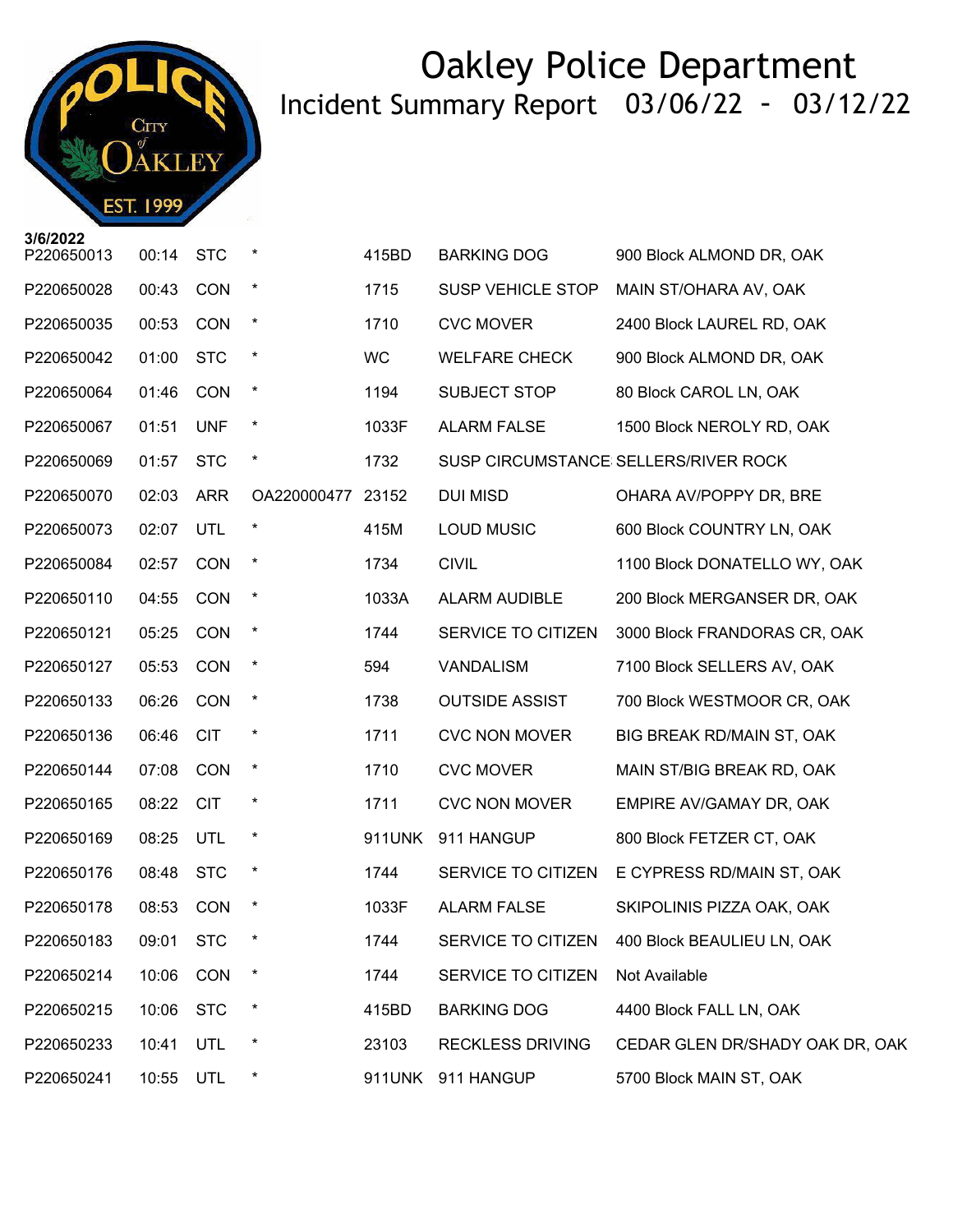

| P220650248 | 10:59 | <b>CON</b> | $\star$          | 1744        | SERVICE TO CITIZEN                     | Not Available                                   |
|------------|-------|------------|------------------|-------------|----------------------------------------|-------------------------------------------------|
| P220650253 | 11:09 | <b>CIT</b> | $\star$          | 1711        | <b>CVC NON MOVER</b>                   | MAIN ST/BROCK LN, OAK                           |
| P220650260 | 11:21 | <b>CIT</b> | $\star$          | 1711        | <b>CVC NON MOVER</b>                   | MAIN ST/EMPIRE AV, OAK                          |
|            |       |            |                  |             |                                        |                                                 |
| P220650320 | 12:47 | <b>CON</b> | $\ast$           | 1744        | SERVICE TO CITIZEN                     | LAVENDER WY/DAFFODIL DR, OAK                    |
| P220650328 | 13:02 | <b>STC</b> | $\ast$           | 1739        | SUPPLEMENTAL REPO 400 Block CHABLIS CT |                                                 |
| P220650348 | 13:26 | <b>UNF</b> | $\ast$           | 1033F       | <b>ALARM FALSE</b>                     | 1200 Block FETZER LN, OAK                       |
| P220650350 | 13:30 | CON        | $\star$          | 1776        |                                        | SCHOOL ASSEMBLY CI 3900 Block CREEKSIDE WY, OAK |
| P220650353 | 13:37 | CON        | $\star$          | 1710        | <b>CVC MOVER</b>                       | WALNUT MEADOW/MERLOT                            |
| P220650359 | 13:43 | <b>CON</b> | $\ast$           | 1033F       | <b>ALARM FALSE</b>                     | 4300 Block SILVERADO DR, OAK                    |
| P220650391 | 14:34 | <b>UTL</b> | $\star$          | 23103       | <b>RECKLESS DRIVING</b>                | 50 Block CAROL LN, OAK                          |
| P220650395 | 14:44 | <b>CON</b> | $\star$          | <b>WC</b>   | <b>WELFARE CHECK</b>                   | PANCHOS MARKET 2, OAK                           |
| P220650416 | 15:18 | <b>CON</b> | $\ast$           | 1182        |                                        | TC - PROPERTY DAMA(TACO BELL OAK, OAK           |
| P220650433 | 15:46 | CON        | $\star$          | <b>SVEH</b> | SUSPICIOUS VEHICLE TACO BELL OAK, OAK  |                                                 |
| P220650436 | 15:49 | CON        | $\star$          | 1711        | <b>CVC NON MOVER</b>                   | <b>BIG BREAK/</b>                               |
| P220650468 | 16:51 | <b>CON</b> | $\ast$           | 415NBR      | <b>NEIGHBOR DISPUTE</b>                | 1500 Block THISTLE CT, OAK                      |
| P220650495 | 17:29 | <b>STC</b> | $\star$          | 23103       | <b>RECKLESS DRIVING</b>                | 50 Block CAROL LN, OAK                          |
| P220650546 | 18:53 | <b>CON</b> | $\star$          | 1710        | <b>CVC MOVER</b>                       | BRIDGEHEAD/SHADY HAVEN MHP                      |
| P220650549 | 18:56 | <b>CON</b> | $\star$          | 911ABN      | 911 ABANDONED                          | 300 Block BIG BEAR CT, OAK                      |
| P220650554 | 19:04 | <b>CON</b> | $\ast$           | 1738        | <b>OUTSIDE ASSIST</b>                  | 300 Block DEERPARK WY, OAK                      |
| P220650571 | 19:46 | <b>CON</b> | $\ast$           | 1710        | <b>CVC MOVER</b>                       | HOLLY DR/EMPIRE AV, OAK                         |
| P220650575 | 19:53 | <b>CON</b> |                  | 1732        |                                        | SUSP CIRCUMSTANCE 30 Block RAYE AV, OAK         |
| P220650580 | 20:06 | <b>ARR</b> | OA220000478      | 1760        | <b>WARRANT ARREST</b>                  | 7/11 OHARA                                      |
| P220650585 | 20:14 | <b>UTL</b> | $\ast$           | <b>WC</b>   | <b>WELFARE CHECK</b>                   | 1300 Block TUOLUMNE WY, OAK                     |
| P220650595 | 20:30 | <b>CON</b> | $\ast$           | 1744        | SERVICE TO CITIZEN                     | MALICOAT AV/MAIN ST, OAK                        |
| P220650602 | 20:39 | <b>ARR</b> | OA220000479 1760 |             | <b>WARRANT ARREST</b>                  | 1300 Block TUOLUMNE WY, OAK                     |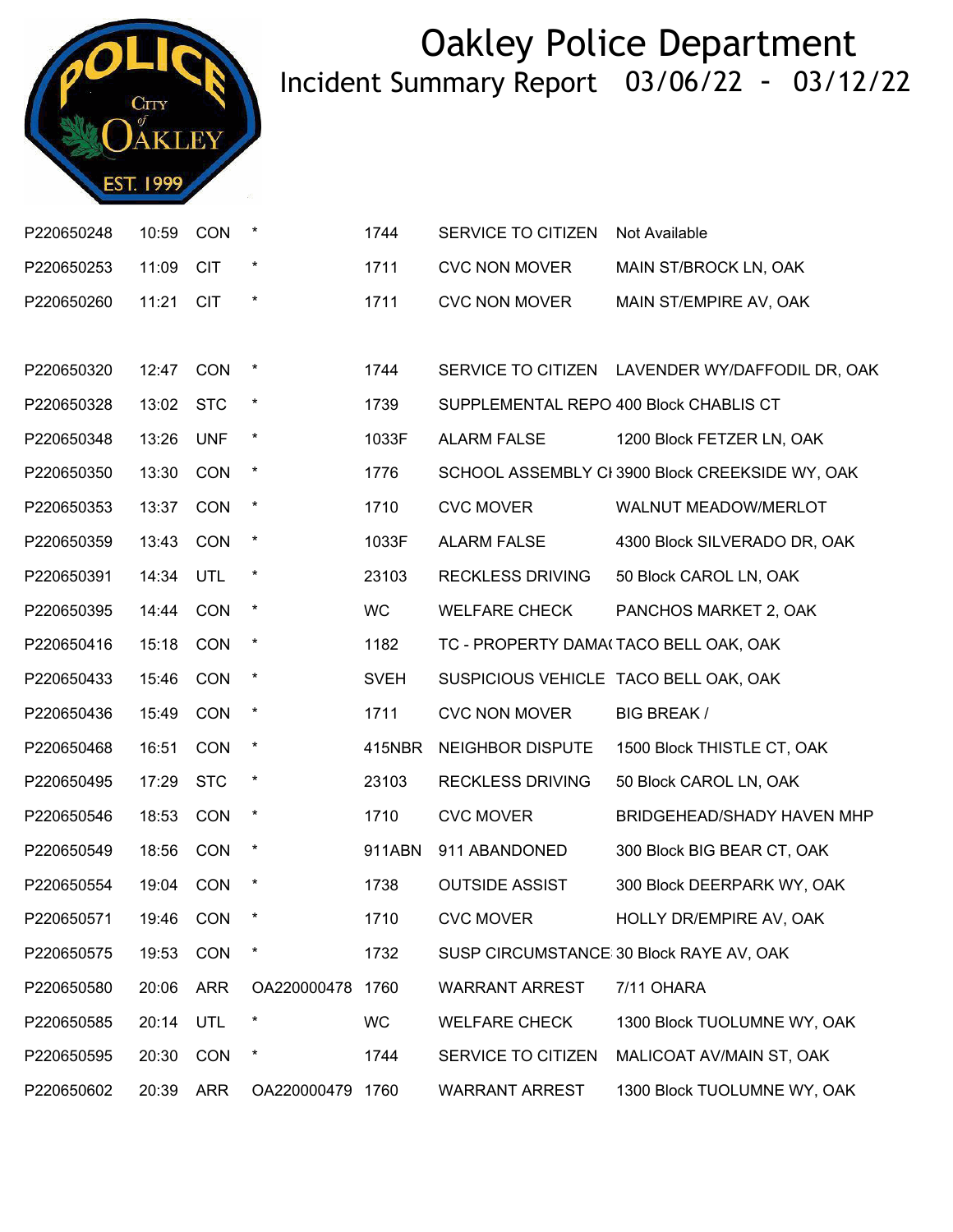

| P220650606             | 20:53 | <b>STC</b> | $\ast$           | 1738        | <b>OUTSIDE ASSIST</b>    | 1900 Block BERINGER WY, OAK                      |
|------------------------|-------|------------|------------------|-------------|--------------------------|--------------------------------------------------|
| P220650656             | 22:36 | UTL        | $\star$          | 23152       | <b>DUI MISD</b>          | EL MONTE DR/EL LAGO CT, OAK                      |
| P220650661             | 22:45 | <b>STC</b> | $\star$          | <b>STC</b>  | SERVICE TO CITIZEN       | 1400 Block DRAKE CT, OAK                         |
| P220650669             | 23:04 | <b>UNF</b> | $\ast$           | 415N        | <b>LOUD NOISE</b>        | 4900 Block GARDENIA AV, OAK                      |
| P220650682             | 23:48 | <b>ARR</b> | OA220000480 1760 |             | <b>WARRANT ARREST</b>    | SUBWAY OAK, OAK                                  |
|                        |       |            |                  |             |                          |                                                  |
| 3/7/2022<br>P220660004 | 00:08 | CON        | $\star$          | 1196        | <b>SUSP VEHICLE STOP</b> | <b>WILBUR/FLEMING</b>                            |
| P220660008             | 00:11 | <b>CON</b> | $\ast$           | 1744        | SERVICE TO CITIZEN       | HAGAR LN/EL LAGO DR, OAK                         |
| P220660026             | 00:42 | <b>CON</b> | $\star$          | <b>SUPP</b> |                          | SUPPLEMENTAL REPO EMPIRE AV/LAUREL RD, OAK       |
| P220660056             | 03:46 | <b>STC</b> | $\star$          | <b>WC</b>   | <b>WELFARE CHECK</b>     | 1300 Block TUOLUMNE WY, OAK                      |
| P220660099             | 07:08 | <b>STC</b> | $\ast$           | 1033F       | <b>ALARM FALSE</b>       | 500 Block STONE MOUNTAIN DR, OAK                 |
| P220660124             | 07:48 | CON        | $\star$          | 1710        | <b>CVC MOVER</b>         | OLD TOWN/HARBORAGE                               |
| P220660142             | 08:08 | <b>CON</b> | $\star$          | 1702        | PATROL REQUEST           | 2800 Block STIRRUP DR, OAK                       |
| P220660150             | 08:13 | <b>CON</b> | $\ast$           | <b>STC</b>  | SERVICE TO CITIZEN       | PD OAK POLICE DEPARTMENT, OAK                    |
| P220660179             | 08:43 | <b>CON</b> | $\star$          | 1745        | <b>OUT MISC</b>          | PD OAK POLICE DEPARTMENT, OAK                    |
| P220660183             | 08:44 | <b>CON</b> | $\star$          | 1745        | <b>OUT MISC</b>          | PD/EVID ROOM                                     |
| P220660185             | 08:43 | <b>RTF</b> | OA220000481 1738 |             | <b>OUTSIDE ASSIST</b>    | 500 Block SODA ROCK PL, OAK                      |
| P220660206             | 09:03 | <b>CON</b> | $\ast$           | <b>STC</b>  | SERVICE TO CITIZEN       | Not Available                                    |
| P220660246             | 09:48 | <b>CON</b> | $\ast$           | <b>STC</b>  | SERVICE TO CITIZEN       | 200 Block LAVENDER WY, OAK                       |
| P220660256             | 10:03 | <b>CON</b> | $\ast$           | <b>STC</b>  |                          | SERVICE TO CITIZEN PD OAK POLICE DEPARTMENT, OAK |
| P220660272             | 10:25 | CON        | $\ast$           | 1739        |                          | SUPPLEMENTAL REPO DELTA VISTA MIDDLE SCHOOL, OAK |
| P220660296             | 10:48 | <b>CIT</b> | $\ast$           | 1712        | <b>PARKER</b>            | 4800 Block SNOWY EGRET WY, OAK                   |
| P220660310             | 11:02 | <b>CIT</b> | $\ast$           | 1712        | <b>PARKER</b>            | 1100 Block DONATELLO WY, OAK                     |
| P220660329             | 11:21 | CON        | $\ast$           | 1745        | <b>OUT MISC</b>          | PD OAK POLICE DEPARTMENT, OAK                    |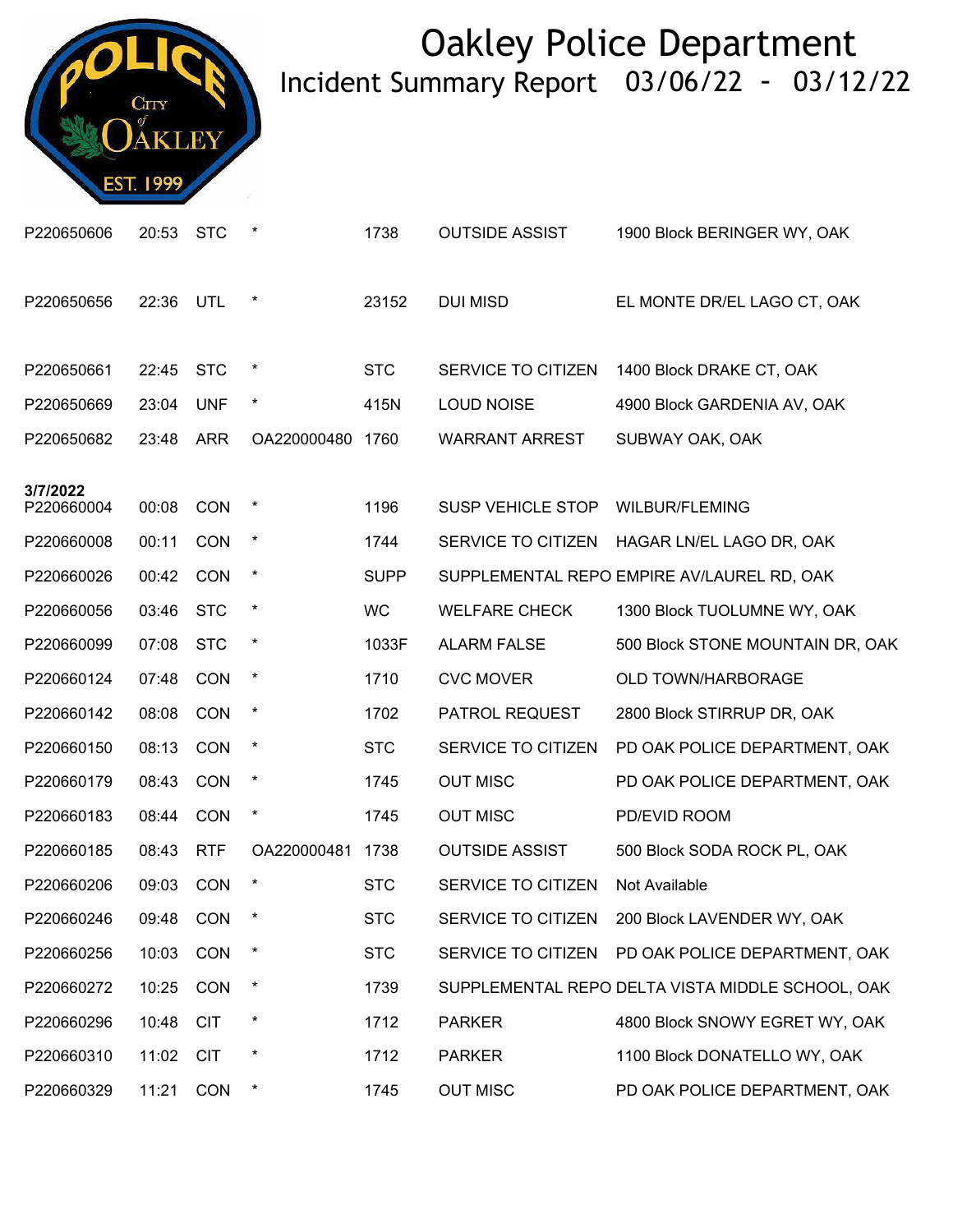

| P220660348 | 11:34 | <b>CON</b> | $\ast$           | 1734       | <b>CIVIL</b>                    | Not Available                    |
|------------|-------|------------|------------------|------------|---------------------------------|----------------------------------|
| P220660358 | 11:47 | CON        | $\ast$           | 1734       | <b>CIVIL</b>                    | 1400 Block YOSEMITE CR, OAK      |
|            |       |            |                  |            |                                 |                                  |
| P220660441 | 13:17 | CON        | $\ast$           | 1744       | SERVICE TO CITIZEN              | 1800 Block LOCKE CT, OAK         |
| P220660459 | 13:38 | <b>STC</b> | $\ast$           | 1744       | SERVICE TO CITIZEN              | 1400 Block CARPENTER RD, OAK     |
| P220660473 | 13:55 | <b>CON</b> | $\ast$           | 1033F      | <b>ALARM FALSE</b>              | 1100 Block W CYPRESS RD, OAK     |
| P220660502 | 14:29 | UTL        | $\ast$           | <b>STC</b> | SERVICE TO CITIZEN              | 800 Block WALNUT DR, OAK         |
| P220660526 | 14:56 | UTL        | $\ast$           | <b>STC</b> | SERVICE TO CITIZEN              | 100 Block OXFORD DR, OAK         |
| P220660529 | 14:53 | <b>CON</b> | $\star$          | 1744       | SERVICE TO CITIZEN              | 2900 Block VINE HILL RD, OAK     |
| P220660534 | 15:09 | CON        | $\ast$           | 1744       | SERVICE TO CITIZEN              | 60 Block YULA WY, OAK            |
| P220660535 | 15:09 | <b>STC</b> | $\star$          | 1744       | SERVICE TO CITIZEN              | PD OAK POLICE DEPARTMENT, OAK    |
| P220660545 | 15:27 | CON        | $\star$          | 1033F      | <b>ALARM FALSE</b>              | 500 Block STONE MOUNTAIN DR, OAK |
| P220660553 | 15:28 | UTL        | $\ast$           | 484G       | <b>FRAUD CREDIT CARD</b>        | 1800 Block CONCANNON DR, OAK     |
| P220660574 | 15:48 | CON        | $\ast$           | 1744       | SERVICE TO CITIZEN              | PANCHOS MARKET 2, OAK            |
| P220660593 | 16:15 | <b>CIT</b> | $\ast$           | 1712       | <b>PARKER</b>                   | LAVENDER WY/VINCA CT, OAK        |
| P220660600 | 16:22 | <b>RTF</b> | OA220000483      | <b>STC</b> | SERVICE TO CITIZEN              | PD OAK POLICE DEPARTMENT, OAK    |
| P220660605 | 16:36 | <b>RTF</b> | OA220000484 1731 |            | FOUND PROPERTY                  | PD OAK POLICE DEPARTMENT, OAK    |
| P220660610 | 16:41 | CON        | $\ast$           | 415V       | <b>VERBAL DISPUTE</b>           | 4600 Block CHELSEA DR, OAK       |
| P220660612 | 16:44 | <b>CON</b> | $\ast$           | 1744       | SERVICE TO CITIZEN              | 100 Block OXFORD DR, OAK         |
| P220660615 | 16:47 | <b>RTF</b> | $^\ast$          | 1739       | SUPPLEMENTAL REPO Not Available |                                  |
| P220660622 | 17:00 | CON        | $\ast$           | 1744       | SERVICE TO CITIZEN              | 1500 Block THISTLE CT, OAK       |
| P220660627 | 17:06 | <b>CON</b> |                  | 1744       | SERVICE TO CITIZEN              | VINTAGE ELEMENTARY SCHOOL, OAK   |
| P220660640 | 17:16 | <b>CON</b> | $\ast$           | 1710       | <b>CVC MOVER</b>                | MAIN ST/TEAKWOOD DR, OAK         |
| P220660642 | 17:18 | <b>CON</b> | $\ast$           | 1711       | <b>CVC NON MOVER</b>            | <b>ROSEMARY</b>                  |
| P220660656 | 17:32 | CON        | $\ast$           | 415UG      | UNWANTED GUEST                  | 1500 Block NEROLY RD, OAK        |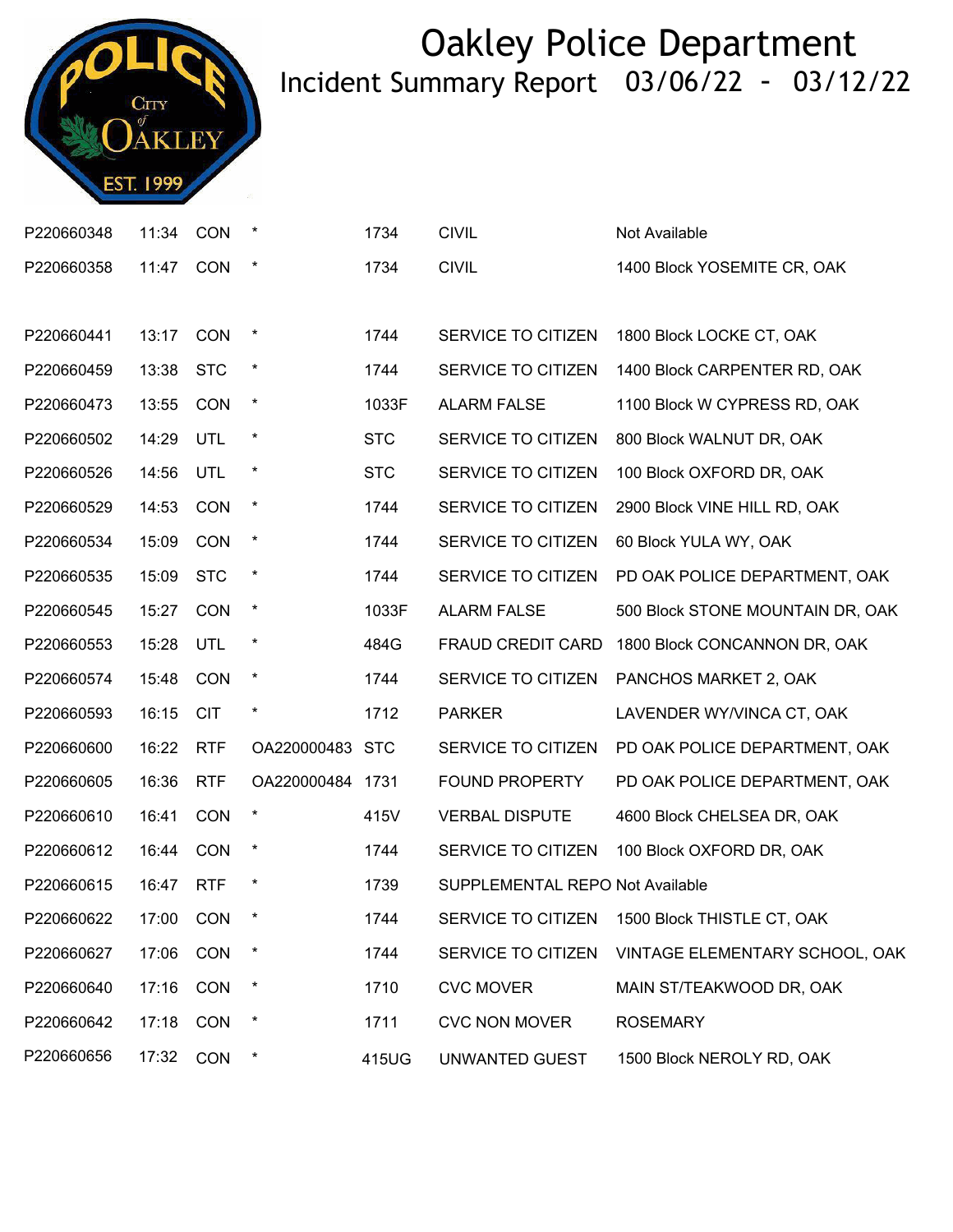

| P220660667 | 17:51     | CIT        |                 | 1712        | <b>PARKER</b>           | ROBERT WY/SANTA FE ST, OAK                           |
|------------|-----------|------------|-----------------|-------------|-------------------------|------------------------------------------------------|
| P220660670 | 17:52 CON |            | $\pmb{\ast}$    | 23103       | <b>RECKLESS DRIVING</b> | EMERSON RANCH WY/E CYPRESS RD, OA                    |
| P220660686 | 18:04     | <b>UTL</b> | $\ast$          | 1744        | SERVICE TO CITIZEN      | ECLIPSE PL/ALEXANDER WY, BRE                         |
| P220660692 | 18:19     | CON        | $\star$         | 1710        | <b>CVC MOVER</b>        | OHARA AV/CARPENTER RD, OAK                           |
| P220660707 | 18:40     | CON        | $\star$         | 1710        | <b>CVC MOVER</b>        | MAIN ST/SANDY LN, OAK                                |
| P220660713 | 18:46     | CON        | $\ast$          | 1711        | <b>CVC NON MOVER</b>    | MAIN ST/TEAKWOOD DR, OAK                             |
|            |           |            |                 |             |                         |                                                      |
| P220660727 | 18:59     | <b>RTF</b> | OA220000486 245 |             |                         | ASSAULT W/ DEADLY V 100 Block W HOME ST, OAK         |
| P220660765 | 19:50     | <b>CON</b> | $\ast$          | 1744        |                         | SERVICE TO CITIZEN E CYPRESS RD/SUMMER LAKE DR, OAK  |
| P220660783 | 20:10 STC |            | $\star$         | 1033A       | ALARM AUDIBLE           | 400 Block ROCKY MOUNTAIN WY, OAK                     |
| P220660784 | 20:10 STC |            | $\ast$          | 415L        | <b>LOITERING</b>        | 10 Block BLUE HERON CT, OAK                          |
|            |           |            |                 |             |                         |                                                      |
| P220660788 | 20:15     | <b>CON</b> | *               | <b>SUPP</b> | <b>REQ A SGT</b>        | 1500 Block THISTLE CT, OAK                           |
| P220660810 | 20:58     | CON        | $\star$         | 1744        | SERVICE TO CITIZEN      | PANCHOS MARKET 2, OAK                                |
| P220660812 | 21:02     | <b>STC</b> | $\star$         | 1744        | SERVICE TO CITIZEN      | 500 Block ARROWHEAD WAY                              |
| P220660826 | 21:16 CON |            | $\star$         | <b>INFO</b> | <b>BEAT INFO</b>        | 1900 Block SAUTERNE WY, OAK                          |
| P220660848 | 22:01 STC |            | $\star$         | 1744        | SERVICE TO CITIZEN      | <b>TAIL WAG INN</b>                                  |
| P220660851 | 22:13     | <b>STC</b> | $\ast$          | 1744        | SERVICE TO CITIZEN      | <b>UHAUL</b>                                         |
| P220660861 | 22:31     | <b>AIC</b> | OA220000488     | 1713P       |                         | ACCIDENT PROPERTY 100 Block AMBERWIND CR, OAK        |
| P220660881 | 23:14 STC |            | $^\star$        | 1744        |                         | SERVICE TO CITIZEN EMERSON RANCH AND GOLDEN STATE P/ |
| P220660895 | 23:41     | <b>STC</b> |                 | 1744        | SERVICE TO CITIZEN      | <b>SUMMERLAKE</b>                                    |
| 3/8/2022   |           |            |                 |             |                         |                                                      |
| P220670013 | 00:41     | <b>STC</b> | $\ast$          | 1744        | SERVICE TO CITIZEN      | <b>UHAUL</b>                                         |
| P220670021 | 01:00     | <b>CON</b> | *               | 415V        | <b>VERBAL DISPUTE</b>   | 300 Block HAZELNUT LN, OAK                           |
| P220670026 | 01:23     | <b>STC</b> | $\ast$          | 1744        | SERVICE TO CITIZEN      | EMERSON RANCH AND GOLDEN STATE P/                    |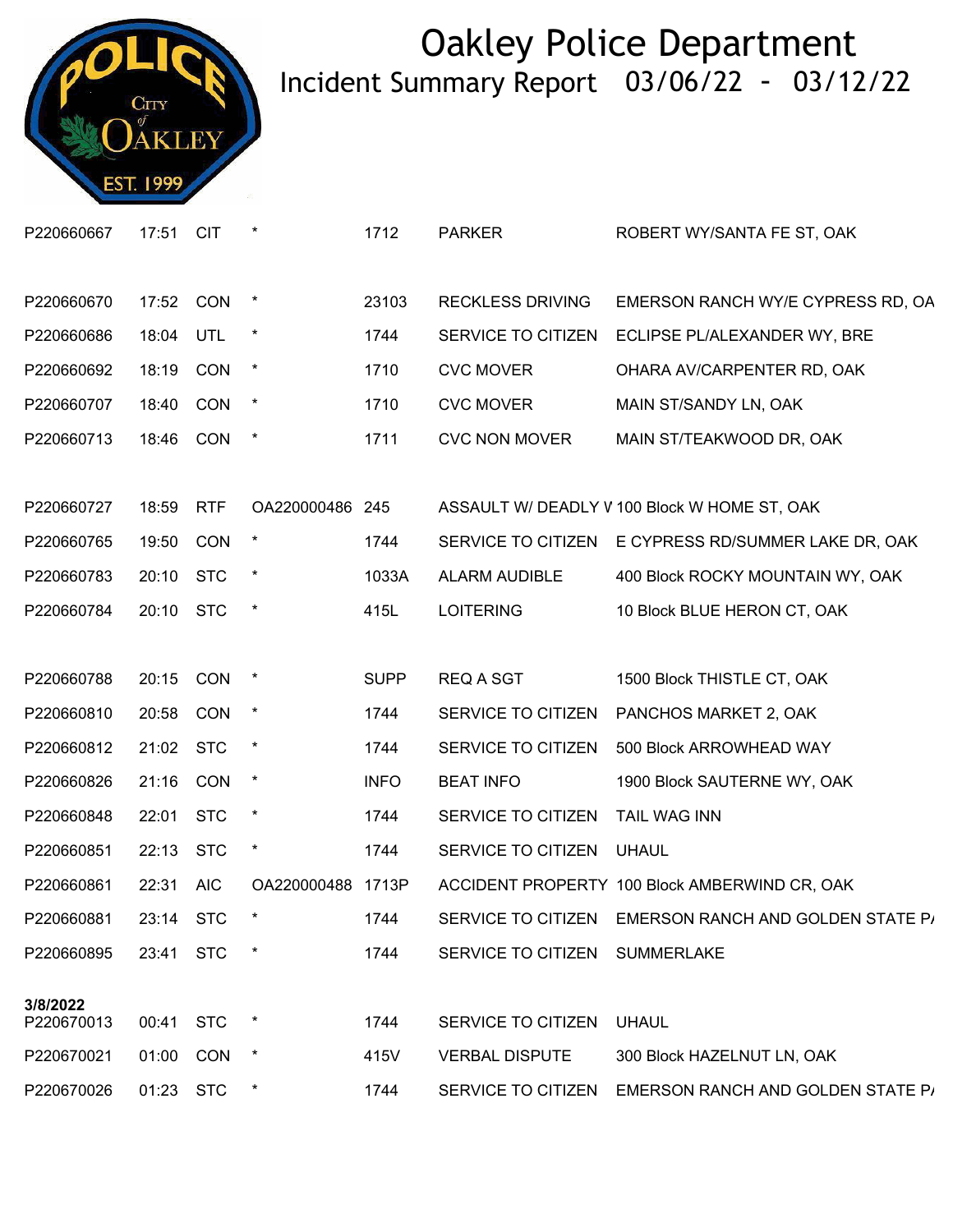

| P220670029 | 01:38     | <b>STC</b> | $\ast$          | 1744           | SERVICE TO CITIZEN     | 4700 Block MAIN ST, OAK                           |
|------------|-----------|------------|-----------------|----------------|------------------------|---------------------------------------------------|
| P220670032 | 01:50     | <b>STC</b> | $\star$         | 1744           | SERVICE TO CITIZEN     | <b>MALICOAT AVE</b>                               |
| P220670036 | 02:15 STC |            | $\star$         | 1744           | SERVICE TO CITIZEN     | <b>SUMMERLAKE</b>                                 |
| P220670047 | 02:55     | <b>STC</b> | $\star$         | 1744           | SERVICE TO CITIZEN     | <b>EMERSON RANCH</b>                              |
| P220670066 | 04:17     | $\star$    | $\ast$          | C <sub>6</sub> | <b>OUT INVESTIGATE</b> | <b>BEHIND SAVOR HOUSE</b>                         |
| P220670068 | 04:32     | <b>UTL</b> | $\star$         | <b>SSUBJ</b>   |                        | SUSPICIOUS SUBJECT 1400 Block CARPENTER RD, OAK   |
| P220670069 | 04:42     | <b>STC</b> | $\star$         | 1738           | <b>OUTSIDE ASSIST</b>  | 1900 Block SAUTERNE WY, OAK                       |
| P220670086 | 06:23     | <b>STC</b> | $\star$         | 370            | PUBLIC NUISANCE        | CROCKETT PARK OAK, OAK                            |
| P220670106 | 06:46     | CON        | $\star$         | 415            |                        | DISTURBING THE PEAC 3000 Block DOYLE RD, OAK      |
| P220670160 | 07:59     | CON        | $\star$         | 1710           | <b>CVC MOVER</b>       | OLD TOWN /HORBOURAGE                              |
| P220670163 | 08:01     | <b>CON</b> | $\star$         | 1776           |                        | SCHOOL ASSEMBLY CI FREEDOM HIGH SCHOOL, OAK       |
| P220670186 | 08:16     | <b>CON</b> | $\star$         | 1744           |                        | SERVICE TO CITIZEN DELTA VISTA MIDDLE SCHOOL, OAK |
| P220670187 | 08:19     | <b>STC</b> | $\star$         | 1033F          | <b>ALARM FALSE</b>     | 4500 Block MAIN ST, OAK                           |
| P220670195 | 08:28     | CON        | $\ast$          | 1744           | SERVICE TO CITIZEN     | PD OAK POLICE DEPARTMENT, OAK                     |
|            |           |            |                 |                |                        |                                                   |
| P220670201 | 08:33     | <b>DNA</b> | $\star$         | 1745           | <b>OUT MISC</b>        | PD OAK POLICE DEPARTMENT, OAK                     |
| P220670211 | 08:43     | CON        | $\star$         | 1745           | <b>OUT MISC</b>        | PD OAK POLICE DEPARTMENT, OAK                     |
| P220670214 | 08:44     | <b>CON</b> | $\star$         | 459            | <b>BURGLARY</b>        | 100 Block OHARA AV, OAK                           |
| P220670272 | 09:28     | <b>STC</b> | $\star$         | 911UNK         | 911 HANGUP             | 80 Block PRESCOTT CR, OAK                         |
| P220670280 | 09:35     | <b>STC</b> | $\ast$          | 1702           | PATROL REQUEST         | <b>AMAZON</b>                                     |
| P220670307 | 09:51 CON |            | $\ast$          | 594            | VANDALISM              | 1500 Block THISTLE CT, OAK                        |
| P220670319 | 10:00     | <b>RTF</b> | $\ast$          | 1739           |                        | SUPPLEMENTAL REPO 5600 Block MAIN ST, OAK         |
| P220670325 | 10:07     | <b>STC</b> | $\ast$          | 1702           | PATROL REQUEST         | <b>VINTAGE PARKWAY AREA</b>                       |
|            |           |            |                 |                |                        |                                                   |
| P220670434 | 11:27     | <b>CON</b> | $\star$         | <b>WC</b>      | <b>WELFARE CHECK</b>   | 100 Block MIRA VISTA DR, OAK                      |
| P220670442 | 11:34     | <b>RTF</b> | OA220000490 594 |                | <b>VANDALISM</b>       | 3500 Block MAIN ST FLORAL SHOP                    |
|            |           |            |                 |                |                        |                                                   |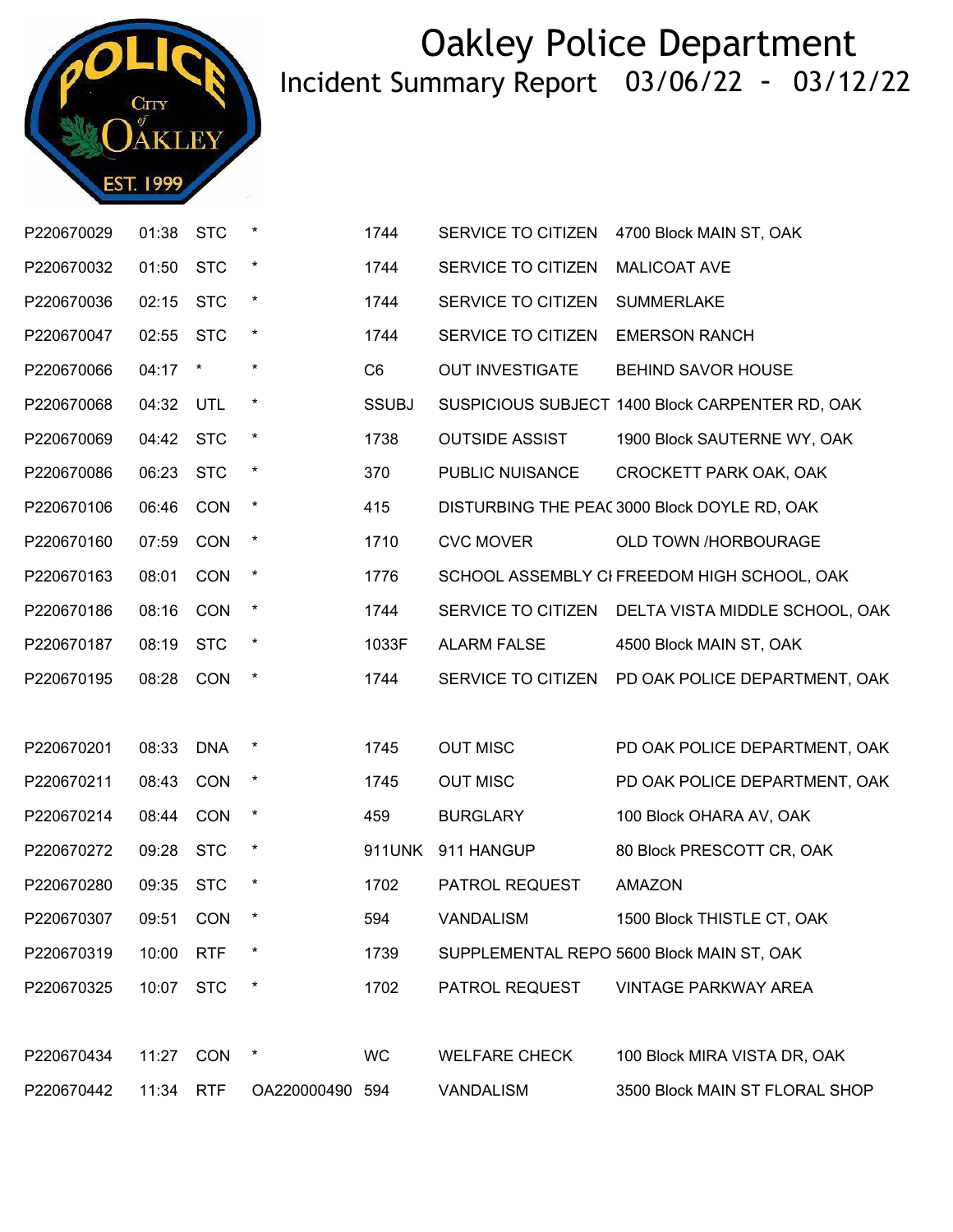

| P220670524 | 12:35 | CON        | $\star$           | <b>SUPP</b> |                                 | SUPPLEMENTAL REPO 2900 Block VINE HILL RD, OAK  |
|------------|-------|------------|-------------------|-------------|---------------------------------|-------------------------------------------------|
| P220670526 | 12:33 | <b>RTF</b> | OA220000492 1738  |             | <b>OUTSIDE ASSIST</b>           | Not Available                                   |
| P220670543 | 12:46 | <b>ARR</b> | OA220000491 2736  |             |                                 | VIOLATION DOM VIOL (CHEVRON OAK X MAIN, OAK     |
| P220670567 | 13:07 | UTL        | $\ast$            | 1744        | SERVICE TO CITIZEN              | 1400 Block CARPENTER RD, OAK                    |
| P220670628 | 13:59 | CON        | $\ast$            | <b>WC</b>   | <b>WELFARE CHECK</b>            | 1800 Block LOCKE CT, OAK                        |
| P220670660 | 14:32 | <b>CON</b> | $\ast$            | <b>STC</b>  | SERVICE TO CITIZEN              | PD OAK POLICE DEPARTMENT, OAK                   |
| P220670670 | 14:41 | <b>RTF</b> | OA220000493       | 415H        | <b>HARASSMENT</b>               | 1500 Block THISTLE CT, OAK                      |
| P220670671 | 14:42 | UTL        | $\star$           | 415F        | DISTURBANCE-FIGHT               | 50 Block CAROL LN, OAK                          |
| P220670689 | 15:01 | CON        | $\star$           | 1744        | SERVICE TO CITIZEN              | 2900 Block VINE HILL RD, OAK                    |
| P220670718 | 15:27 | CON        | OA220000494 1739  |             |                                 | SUPPLEMENTAL REPO 200 Block ALMONDTREE LN, OAK  |
| P220670739 | 16:00 | <b>AIC</b> | OA220000495 1713P |             |                                 | ACCIDENT PROPERTY HEATHROW DR/CARPENTER RD, OAK |
|            |       |            |                   |             |                                 |                                                 |
|            |       |            |                   |             |                                 |                                                 |
| P220670762 | 16:36 | CON        |                   | 1744        | SERVICE TO CITIZEN              | 1800 Block LOCKE CT, OAK                        |
| P220670771 | 16:49 | UTL        | $\ast$            | 1732        |                                 | SUSP CIRCUMSTANCE 1400 Block RUTHERFORD LN, OAK |
| P220670773 | 16:48 | CON        | $\star$           | 415V        | <b>VERBAL DISPUTE</b>           | SKIPOLINIS PIZZA OAK, OAK                       |
| P220670776 | 16:50 | <b>RTF</b> | OA220000497       | 532         |                                 | FRAUD FALSE PRETEN 600 Block CHANDON CT, OAK    |
| P220670779 | 16:55 | <b>UTL</b> | $\star$           | 1739        | SUPPLEMENTAL REPO Not Available |                                                 |
| P220670782 | 16:58 | CON        | $\ast$            | 1744        | SERVICE TO CITIZEN              | 1800 Block LOCKE CT, OAK                        |
| P220670786 | 16:59 | <b>CON</b> | $\ast$            | 1744        | SERVICE TO CITIZEN              | 5000 Block WINCHESTER DR, OAK                   |

| 1 <del>L</del> LVVIVIVV | 1 U.U. |            |         | .    |                       | <u>ULINIUL TU UITILLII – UUUU DIUUN IITIUTILUTLIN DIN. UINN</u> |
|-------------------------|--------|------------|---------|------|-----------------------|-----------------------------------------------------------------|
| P220670842              | 18:11  | <b>CON</b> | $\star$ | 1738 | <b>OUTSIDE ASSIST</b> | SKIPOLINIS PIZZA OAK, OAK                                       |
| P220670858              | 18:31  | <b>STC</b> | $\ast$  | 1744 | SERVICE TO CITIZEN    | 500 Block ARROWHEAD WY, OAK                                     |
| P220670869              | 18:54  | UTL        | $\ast$  | 1744 | SERVICE TO CITIZEN    | AM PM OAK X E CYPRESS AND ALMONDTI                              |
| P220670878              | 19:08  | <b>CON</b> | $\ast$  | 1738 | <b>OUTSIDE ASSIST</b> | ANTIOCH OAKLEY REGIONAL SHORELINE                               |
| P220670894              | 19:31  | <b>STC</b> | $\ast$  | 1744 | SERVICE TO CITIZEN    | 100 Block WILLOWRUN WY, OAK                                     |
| P220670935              | 20:41  | <b>CON</b> | $\ast$  | 1744 | SERVICE TO CITIZEN    | 400 Block W RUBY ST, OAK                                        |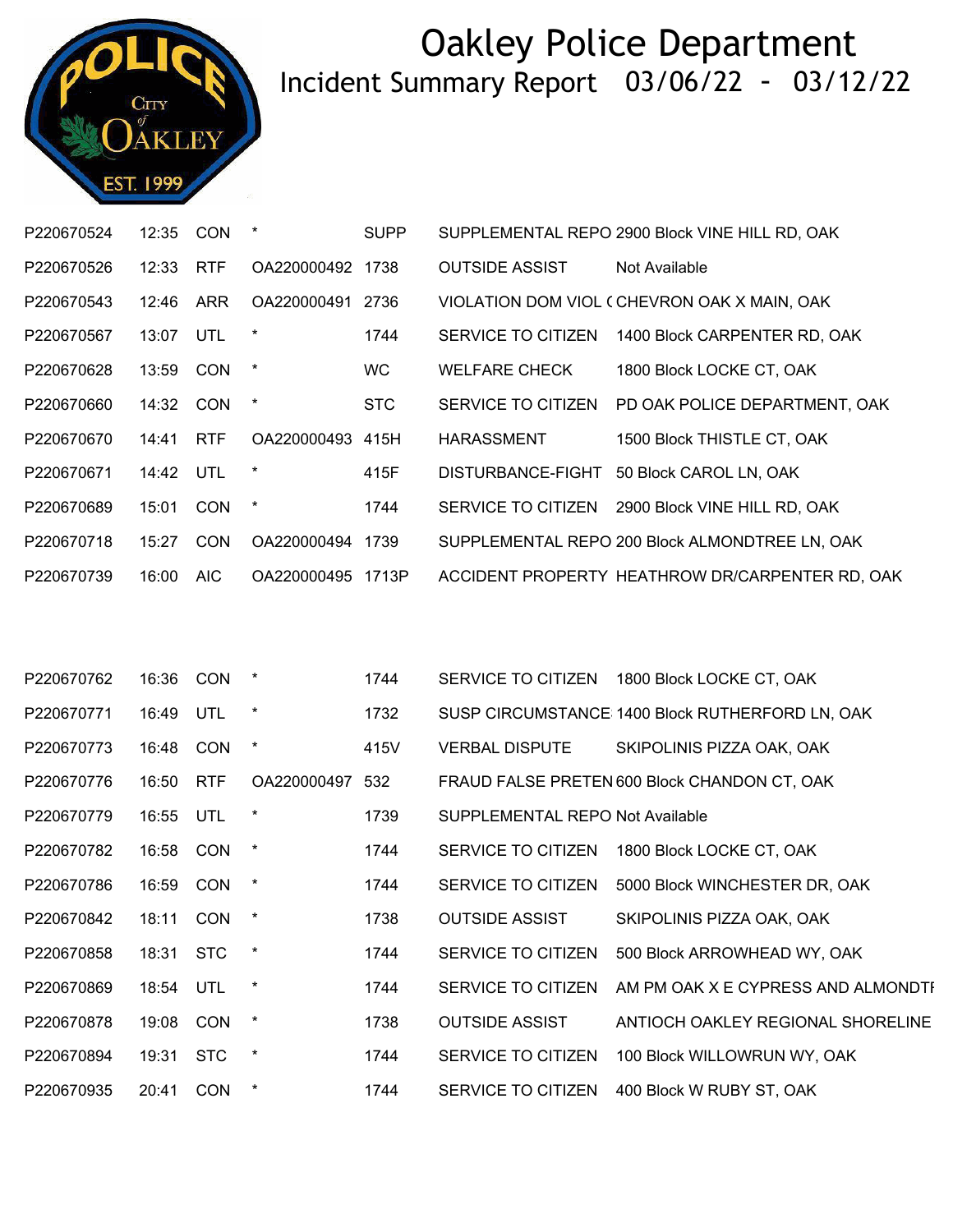

| P220670950             | 21:02     | <b>RTF</b> | $\star$  | 1739         |                       | SUPPLEMENTAL REPO 500 Block ARROWHEAD WAY       |
|------------------------|-----------|------------|----------|--------------|-----------------------|-------------------------------------------------|
| P220670957             | 21:25     | UTL        |          | 415M         | <b>LOUD MUSIC</b>     | 300 Block E HOME ST, OAK                        |
| P220670962             | 21:43     | <b>UNF</b> | $\star$  | 415M         | <b>LOUD MUSIC</b>     | 300 Block E HOME ST, OAK                        |
| P220670969             | 21:53     | <b>CON</b> | $\star$  | <b>CIVIL</b> | <b>CIVIL PROBLEM</b>  | 2600 Block SUTTER ST, OAK                       |
| P220670972             | 22:05 STC |            | $\star$  | <b>SVEH</b>  |                       | SUSPICIOUS VEHICLE OHARA AV/LAUREL RD, OAK      |
| P220670974             | 22:28 STC |            | $\star$  | 1744         | SERVICE TO CITIZEN    | <b>TAIL WAG INN</b>                             |
| P220670976             | 22:31     | <b>STC</b> | $\star$  | 1744         | SERVICE TO CITIZEN    | <b>SUMMERLAKE</b>                               |
| P220670978             | 22:39     | CON        | $\star$  | 1021         | <b>TELEPHONE CALL</b> | No House Number                                 |
| P220670979             | 22:42 STC |            | $\star$  | 1744         | SERVICE TO CITIZEN    | <b>UHAUL</b>                                    |
| P220670982             | 22:51     | <b>STC</b> | $\star$  | 1744         | SERVICE TO CITIZEN    | EMERSON RANCH AND GOLDEN STATE P/               |
| P220670986             | 23:08     | UTL        | $\star$  | 911UNK       | 911 HANGUP            | 300 Block PARKFIELD WY, OAK                     |
| P220670991             | 23:28 STC |            | $\star$  | 1059         | <b>SECURITY CHECK</b> | 5500 Block BRIDGEHEAD RD, OAK                   |
| P220670998             | 23:34     | <b>CON</b> | $\star$  | 1059         | <b>SECURITY CHECK</b> | CHEVRON OAK X MAIN BRIDGEHEAD, OAK              |
| P220671012             | 23:59     | <b>STC</b> | $\star$  | 1744         | SERVICE TO CITIZEN    | <b>EMERSON RANCH</b>                            |
|                        |           |            |          |              |                       |                                                 |
| 3/9/2022<br>P220680005 | 00:10     | <b>STC</b> | $^\star$ | 1059         | <b>SECURITY CHECK</b> | RALEYS OAK, OAK                                 |
| P220680017             | 00:36     | <b>CON</b> | $\star$  | 1059         | <b>SECURITY CHECK</b> | 3400 Block MAIN STREET                          |
| P220680018             | 00:37 STC |            | $\star$  | 1744         | SERVICE TO CITIZEN    | <b>UHAUL</b>                                    |
| P220680021             | 00:46     | <b>RTF</b> | $\star$  | 1739         |                       | SUPPLEMENTAL REPO PD OAK POLICE DEPARTMENT, OAK |
| P220680026             | 00:58     | UTL        | $\ast$   | <b>SSUBJ</b> |                       | SUSPICIOUS SUBJECT E BOLTON RD/MAIN ST, OAK     |
| P220680035             | 01:18     | <b>CIT</b> | $\star$  |              | PARKER PARKER         | 100 Block COPPER KNOLL WAY                      |
| P220680042             | 01:33     | <b>CIT</b> |          |              | PARKER PARKER         | 1500 Block RUTHERFORD LN, OAK                   |
|                        |           |            |          |              |                       |                                                 |
| P220680052             | 01:58 CON |            | $\star$  | 1059         | <b>SECURITY CHECK</b> | 1000 Block MAIN STREET                          |
| P220680072             | 03:28     | <b>STC</b> | $\ast$   | 1744         | SERVICE TO CITIZEN    | 4700 Block MAIN ST, OAK                         |
| P220680073             | 03:29     | <b>STC</b> | $\ast$   | 1059         | <b>SECURITY CHECK</b> | MAIN ST/BRIDGEHEAD RD, OAK                      |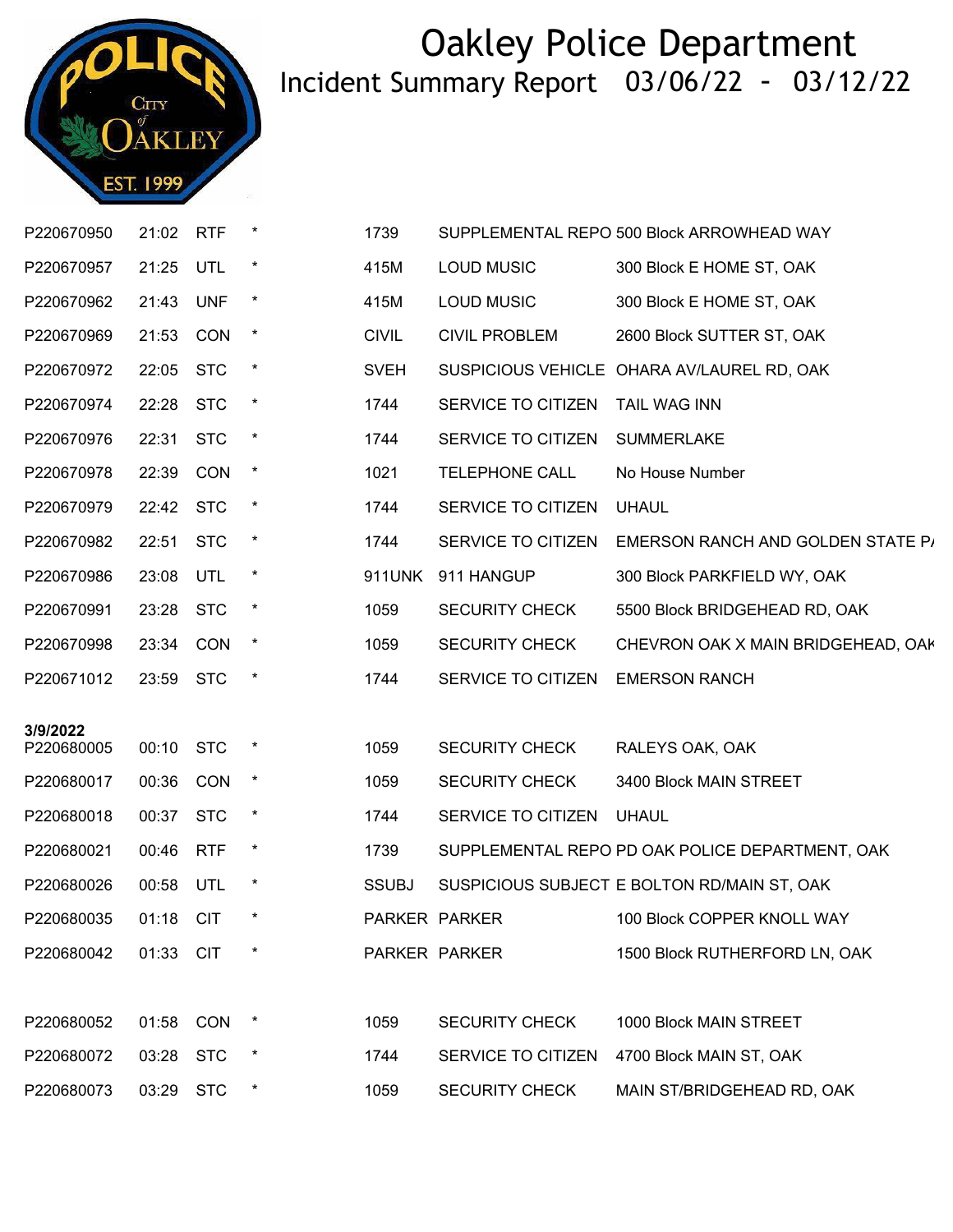

| P220680074 | 03:32     | <b>STC</b> | $\ast$            | 1744        | SERVICE TO CITIZEN              | <b>UHAUL</b>                                        |
|------------|-----------|------------|-------------------|-------------|---------------------------------|-----------------------------------------------------|
| P220680075 | 03:37     | <b>STC</b> | *                 | 1744        | SERVICE TO CITIZEN              | 4500 Block MAIN ST, OAK                             |
| P220680078 | 03:48     | <b>STC</b> | $\ast$            | 1744        | SERVICE TO CITIZEN              | <b>EMERSON RANCH</b>                                |
| P220680108 | 06:27     | <b>RTF</b> | OA220000498 1713P |             |                                 | ACCIDENT PROPERTY E CYPRESS RD/EMERSON RANCH WY, OA |
| P220680129 | 07:03     | <b>STC</b> |                   | 1744        | SERVICE TO CITIZEN              | E CYORESS/PICASSO                                   |
| P220680174 | 07:50 STC |            | $\star$           | 1702        | PATROL REQUEST                  | VINTAGE ELEMENTARY SCHOOL, OAK                      |
| P220680176 | 07:50     | <b>STC</b> | $\star$           | 1744        | SERVICE TO CITIZEN              | <b>DIAMOND HILLS GYM</b>                            |
| P220680179 | 07:53     | <b>STC</b> | $\ast$            | 1702        | PATROL REQUEST                  | <b>GEHRINGER ELEMENTARY</b>                         |
| P220680196 | 08:14     | <b>RTF</b> | OA220000499       | 1713P       |                                 | ACCIDENT PROPERTY E CYPRESS RD/MAIN ST, OAK         |
| P220680199 | 08:17     | <b>UTL</b> | $\star$           | 1715        | SUSP VEHICLE STOP               | DELTA VISTA MIDDLE SCHOOL, OAK                      |
| P220680220 | 08:40     | <b>UTL</b> |                   | <b>WC</b>   | <b>WELFARE CHECK</b>            | <b>TOWER MART, OAK</b>                              |
| P220680265 | 09:22 CON |            | $\ast$            | <b>SUPP</b> |                                 | SUPPLEMENTAL REPORT GROCERY OUTLET OAK,             |
|            |           |            |                   |             |                                 |                                                     |
| P220680269 | 09:24     | <b>UTL</b> |                   | 23152       | <b>DUI MISD</b>                 | NEROLY RD/BRENTWOOD BL, BRE                         |
| P220680282 | 09:37     | <b>CON</b> | $\ast$            | 1744        | SERVICE TO CITIZEN              | MAIN ST/4TH ST, OAK                                 |
| P220680300 | 09:55     | <b>STC</b> | $\ast$            | 1712        | <b>PARKER</b>                   | <b>ELM LN</b>                                       |
| P220680323 | 10:26     | <b>CON</b> | $\ast$            | 415D        |                                 | DISTURBANCE-DOMES CHASE BANK OAK, OAK               |
| P220680353 | 11:03     | <b>CON</b> | $\star$           | 1712        | <b>PARKER</b>                   | OHARA/ACME                                          |
| P220680356 | 11:06     | <b>CON</b> | $\star$           | 1745        | <b>OUT MISC</b>                 | PD OAK POLICE DEPARTMENT, OAK                       |
| P220680360 | 11:09     | CON        | $\star$           |             | PATREQ PATROL REQUEST           | OAKLEY ELEMENTRY SCHOOL, OAK                        |
| P220680365 | 11:13 STC |            | $\ast$            |             | FOUND FOUND PROPERTY            | POPLAR DR/SYCAMORE DR, OAK                          |
| P220680366 | 11:21     | CON        |                   | 1702        | PATROL REQUEST                  | Not Available                                       |
| P220680367 | 11:22     | <b>STC</b> | $\ast$            | 1776        |                                 | SCHOOL ASSEMBLY CI FREEDOM HIGH SCHOOL, OAK         |
| P220680432 | 12:13     | UTL        |                   | 1739        | SUPPLEMENTAL REPO Not Available |                                                     |
| P220680435 | 12:17     | <b>CON</b> |                   | 1729        | <b>LOST PROPERTY</b>            | 500 Block SODA ROCK PL, OAK                         |
| P220680445 | 12:27     | UTL        |                   | 1739        | SUPPLEMENTAL REPO Not Available |                                                     |
|            |           |            |                   |             |                                 |                                                     |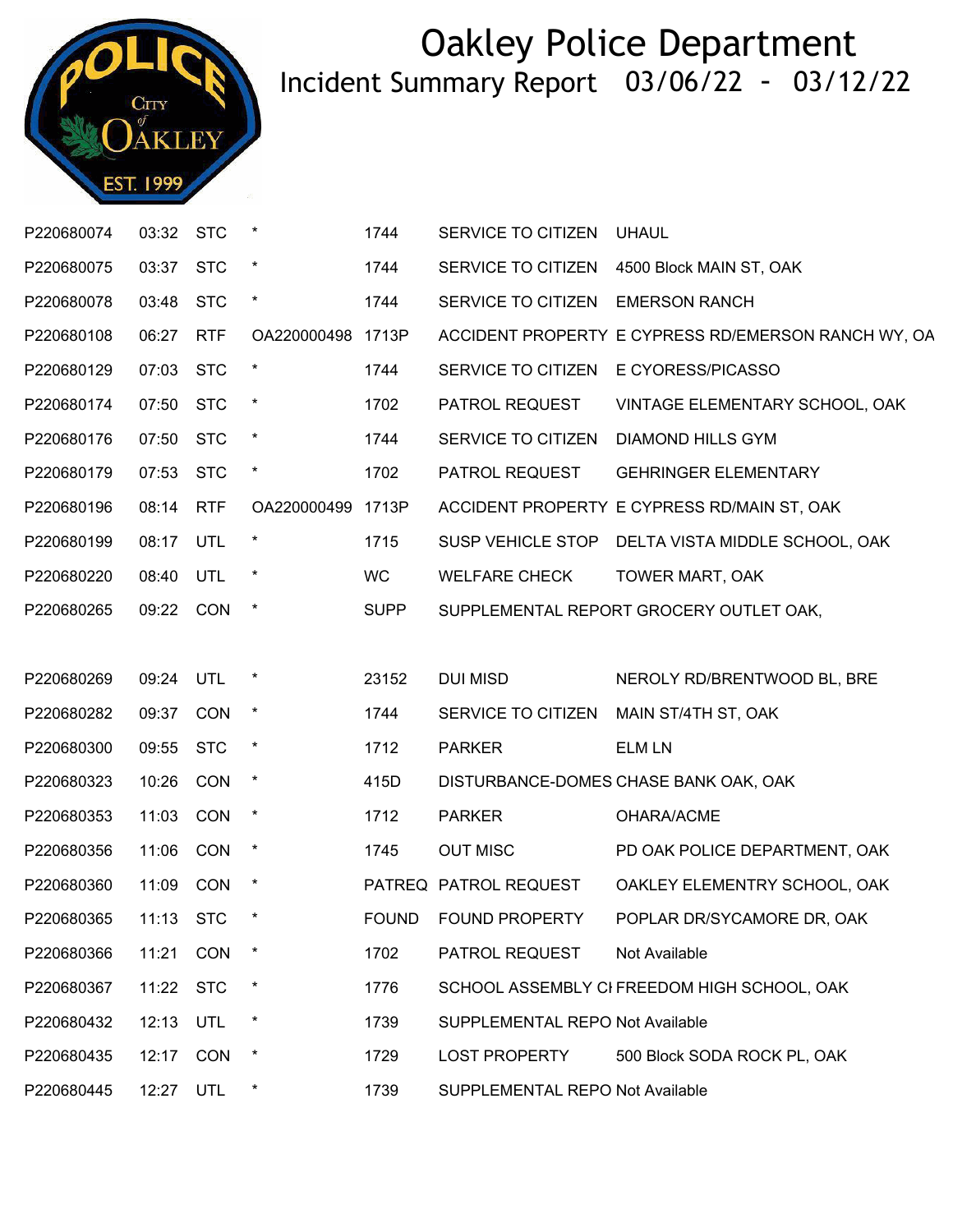

| P220680469 | 12:36 | CON        | $\ast$      | 1734        | <b>CIVIL</b>            | CHEVRON OAK X MAIN, OAK                           |
|------------|-------|------------|-------------|-------------|-------------------------|---------------------------------------------------|
| P220680513 | 13:28 | CON        | $\ast$      | 1744        | SERVICE TO CITIZEN      | 50 Block SUNNYVIEW CT, OAK                        |
| P220680544 | 13:55 | <b>RTF</b> | OA220000501 | 415T        | <b>THREATS</b>          | 50 Block SIMONS CT, OAK                           |
| P220680570 | 14:18 | <b>STC</b> | $\star$     | 1033F       | <b>ALARM FALSE</b>      | 200 Block MERGANSER DR, OAK                       |
| P220680580 | 14:30 | <b>CON</b> | $\ast$      | 1710        | <b>CVC MOVER</b>        | <b>CYPR/KNI</b>                                   |
| P220680593 | 14:43 | <b>ARR</b> | $\star$     | 245         |                         | ASSAULT W/ DEADLY V W HOME ST AT OHARA AVE        |
| P220680642 | 15:26 | <b>STC</b> | $\star$     | 1125        | <b>TRAFFIC HAZARD</b>   | 1300 Block YOSEMITE CR, OAK                       |
| P220680657 | 15:39 | <b>CON</b> | $\star$     | 1744        | SERVICE TO CITIZEN      | 1400 Block CARPENTER RD, OAK                      |
|            |       |            |             |             |                         |                                                   |
| P220680661 | 15:43 | UTL        | $\star$     | 23103       | <b>RECKLESS DRIVING</b> | EMPIRE AV/MAIN ST, OAK                            |
| P220680664 | 15:40 | CAN        | $\star$     | <b>WC</b>   | <b>WELFARE CHECK</b>    | Not Available                                     |
| P220680667 | 15:51 | <b>CON</b> | $\star$     | 1713P       |                         | ACCIDENT PROPERTY STARBUCKS OAK, OAK              |
| P220680684 | 16:08 | CON        | $\star$     | 1744        | SERVICE TO CITIZEN      | AM PM OAK X MAIN AND WILBUR, OAK                  |
| P220680685 | 16:03 | UTL        | $\ast$      | 415L        | <b>LOITERING</b>        | 2100 Block LAUREL RD, OAK                         |
| P220680696 | 16:19 | CON        | $\ast$      | 1744        | SERVICE TO CITIZEN      | 300 Block STRATFORD PL, OAK                       |
| P220680705 | 16:24 | CON        | $\star$     | 1744        | SERVICE TO CITIZEN      | 2100 Block LAUREL RD, OAK                         |
| P220680706 | 16:26 | CON        | $\ast$      | 1744        | SERVICE TO CITIZEN      | 1900 Block HAMBURG ST, OAK                        |
| P220680722 | 16:42 | <b>CON</b> | $\star$     | 1744        | SERVICE TO CITIZEN      | 300 Block STRATFORD PL, OAK                       |
| P220680771 | 17:43 | <b>CON</b> | $\star$     | 1744        | SERVICE TO CITIZEN      | Not Available                                     |
| P220680781 | 17:48 | <b>RTF</b> | $\ast$      | 1739        |                         | SUPPLEMENTAL REPO 4900 Block WINCHESTER DR, OAK   |
| P220680808 | 18:33 | CON        | $\ast$      | 1744        |                         | SERVICE TO CITIZEN 100 Block LITTLE RANCH CR, OAK |
| P220680811 | 18:35 | <b>CON</b> |             | 1744        |                         | SERVICE TO CITIZEN PD OAK POLICE DEPARTMENT, OAK  |
| P220680816 | 18:42 | <b>CON</b> | $\star$     | <b>SUPP</b> |                         | SUPPLEMENTAL REPO 400 Block W RUBY ST, OAK        |
| P220680828 | 19:03 | UTL        | $\ast$      | 1738        | <b>OUTSIDE ASSIST</b>   | 2900 Block TERRA VERDE LN, OAK                    |
| P220680830 | 19:08 | CON        |             | 1744        | SERVICE TO CITIZEN      | PD OAK POLICE DEPARTMENT, OAK                     |
| P220680851 | 19:25 | <b>CON</b> | $\ast$      | 415V        | <b>VERBAL DISPUTE</b>   | 4500 Block LA VISTA CT, OAK                       |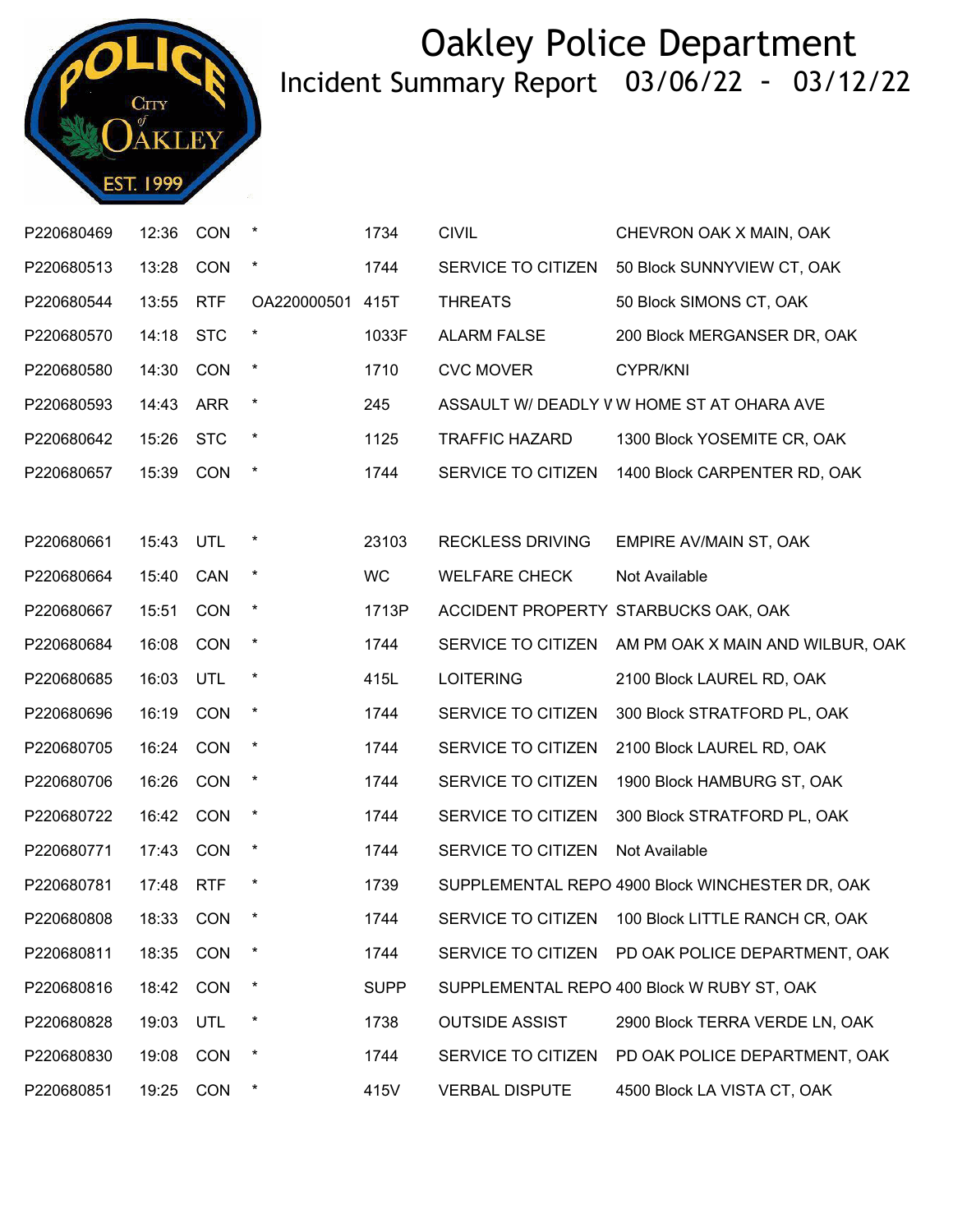

| P220680903 | 20:24     | CON        | $\star$          | 1710         | <b>CVC MOVER</b>      | NEROLY IFO FREEDOM PLOT                      |
|------------|-----------|------------|------------------|--------------|-----------------------|----------------------------------------------|
| P220680904 | 20:23     | UTL        | $\star$          | 911UNK       | 911 HANGUP            | RIVERROCK DR/COOLCREST DR, OAK               |
| P220680910 | 20:38     | <b>CON</b> | $\star$          | 1711         | <b>CVC NON MOVER</b>  | CLOVERBROOK/HALL                             |
|            |           |            |                  |              |                       |                                              |
| P220680929 | 21:04     | <b>RTF</b> | $\star$          | 1739         |                       | SUPPLEMENTAL REPORT 500 Block ARROWHEAD WAY  |
| P220680936 | 21:18     | <b>CON</b> | $\star$          | 1744         | SERVICE TO CITIZEN    | 300 Block PARKFIELD WY, OAK                  |
| P220680963 | 21:57 STC |            | $\ast$           | 1744         | SERVICE TO CITIZEN    | <b>TAIL WAG INN</b>                          |
| P220680966 | 22:00     | <b>STC</b> | $\star$          | 1744         | SERVICE TO CITIZEN    | <b>SUMMERLAKE</b>                            |
| P220680981 | 22:20     | <b>STC</b> | $\star$          | 1744         | SERVICE TO CITIZEN    | <b>UHAUL</b>                                 |
| P220680986 | 22:32     | <b>STC</b> | $\star$          | 1744         | SERVICE TO CITIZEN    | EMERSON RANCH AND GOLDEN STATE P/            |
| P220680993 | 22:35     | <b>STC</b> | $\star$          | 1059         | <b>SECURITY CHECK</b> | 3400 Block MAIN STREET                       |
| P220681003 | 22:47     | <b>STC</b> | $\star$          | <b>FINFO</b> |                       | FIRE/EMS RESPONSE I 10 Block ELEVEN OAK, OAK |
| P220681010 | 23:03     | UNF        | $\star$          | 415M         | <b>LOUD MUSIC</b>     | 4000 Block BLACKSMITH CR, OAK                |
| P220681012 | 23:04     | <b>CON</b> | $\star$          | 1710         | <b>CVC MOVER</b>      | BROWN RD/LAUREL RD, OAK                      |
| P220681039 | 23:53     | <b>STC</b> | $\star$          | 1744         | SERVICE TO CITIZEN    | <b>EMERSON RANCH</b>                         |
| 3/10/2022  |           |            |                  |              |                       |                                              |
| P220690003 | 00:05     | <b>CON</b> | $\star$          | 1744         | SERVICE TO CITIZEN    | 2100 Block HOLLY DR, OAK                     |
| P220690005 | 00:09     | <b>RTF</b> | OA220000503 647H |              | <b>PROWLER</b>        | 1000 Block MORNING GLORY WY, OAK             |
| P220690015 | 00:30     | <b>STC</b> | $\star$          |              | PARKER PARKER         | 10 Block SWEETWATER COURT                    |
| P220690021 | 00:39     | <b>CIT</b> | $\ast$           |              | PARKER PARKER         | 3800 Block MARSH WAY                         |
| P220690025 | 01:00 STC |            | $\star$          | 1059         | <b>SECURITY CHECK</b> | 1200 Block OHARA AV, OAK                     |
| P220690031 | 01:34 STC |            |                  | 1744         | SERVICE TO CITIZEN    | 4700 Block MAIN ST, OAK                      |
| P220690034 | 01:42 STC |            | $\star$          | 1744         | SERVICE TO CITIZEN    | <b>EMERSON RANCH</b>                         |
| P220690036 | 01:56     | <b>STC</b> | $\ast$           | 1059         | <b>SECURITY CHECK</b> | 3100 Block MAIN ST, OAK                      |
| P220690040 | 02:22 STC |            | $\star$          | 1059         | <b>SECURITY CHECK</b> | RALEYS OAK, OAK                              |
| P220690044 | 02:49     | UTL        | $\ast$           | <b>SCIRC</b> |                       | SUSPICIOUS CIRCUMS 3700 Block MAIN ST, OAK   |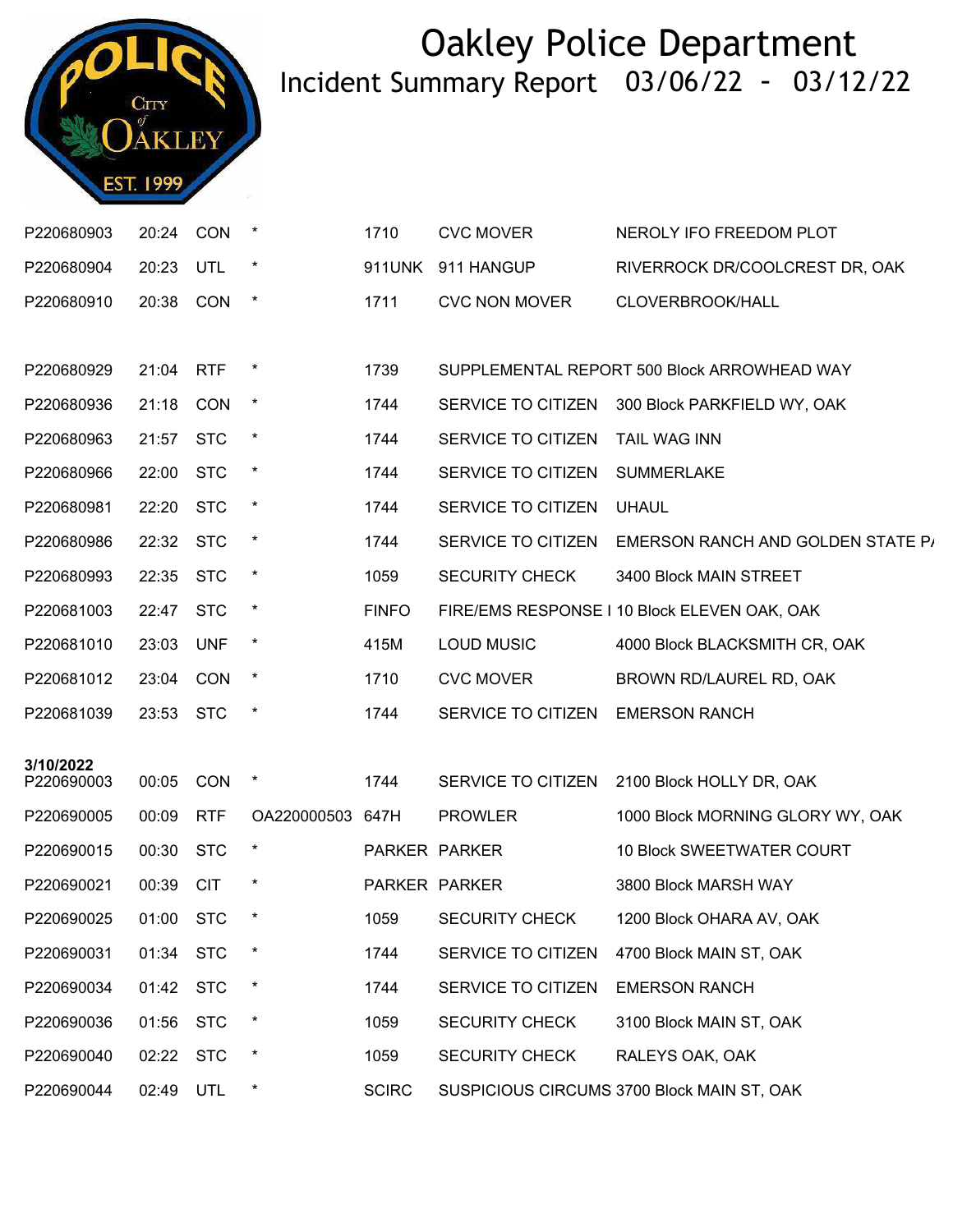

| P220690048 | 03:13     | <b>CIT</b> |                   |              | PARKER PARKER                | 4400 Block FALL LN, OAK                         |
|------------|-----------|------------|-------------------|--------------|------------------------------|-------------------------------------------------|
| P220690052 | 03:18     | <b>CIT</b> |                   |              | PARKER PARKER                | 4400 Block FALL LN, OAK                         |
| P220690053 | 03:23     | <b>RTF</b> | OA220000504 10851 |              | <b>VEHICLE THEFT</b>         | 1800 Block GATEWAY DR, OAK                      |
| P220690060 | 04:00     | <b>RTF</b> | $\ast$            | 1739         |                              | SUPPLEMENTAL REPO PD OAK POLICE DEPARTMENT, OAK |
| P220690063 | 04:10     | <b>CON</b> | $\star$           | 1033F        | <b>ALARM FALSE</b>           | 300 Block MYRTLE LN, OAK                        |
| P220690066 | 04:22     | <b>STC</b> | $\star$           | 1033A        | ALARM AUDIBLE                | 3400 Block MAIN ST, OAK                         |
| P220690069 | 04:37     | <b>STC</b> | $\star$           | 1744         | SERVICE TO CITIZEN           | EMPIRE AV/MAIN ST, OAK                          |
| P220690070 | 04:37     | <b>STC</b> | $\star$           | 1033A        | ALARM AUDIBLE                | 2000 Block MAIN ST, OAK                         |
| P220690085 | 06:14     | <b>UNF</b> | $\star$           | 1732         |                              | SUSP CIRCUMSTANCE 4TH ST/MAIN ST, OAK           |
| P220690140 | 07:53     | <b>STC</b> | $\star$           | 1702         | PATROL REQUEST               | VINTAGE ELEMENTARY SCHOOL, OAK                  |
| P220690198 | 08:51     | CON        | $\star$           | 1745         | <b>OUT MISC</b>              | PD/EVID ROOM                                    |
| P220690203 | 08:57     | <b>WRN</b> | $\star$           | <b>ORD</b>   | ORDINANCE VIOLATIOI CLARE CT |                                                 |
| P220690215 | 09:06     | <b>RTF</b> | OA220000505 1718  |              | <b>TOW</b>                   | CHABLIS WY/GAMAY DR, OAK                        |
| P220690277 | 09:52     | <b>STC</b> | $\star$           | 1702         | PATROL REQUEST               | <b>CAROL LN APTS</b>                            |
| P220690296 | 10:05     | CAN        | $\star$           | 1776         |                              | SCHOOL ASSEMBLY CI FREEDOM HIGH SCHOOL, OAK     |
| P220690328 | 10:35     | CON        | $\star$           | 1744         | SERVICE TO CITIZEN           | 100 Block E RUBY ST, OAK                        |
| P220690336 | 10:39     | <b>RTF</b> | OA220000506 1718  |              | <b>TOW</b>                   | CHABLIS/GAMAY                                   |
| P220690337 | 10:38 STC |            | $\star$           | 1033F        | <b>ALARM FALSE</b>           | 2900 Block TERRA VERDE LN, OAK                  |
| P220690410 | 11:40     | CON        |                   | <b>SCIRC</b> |                              | SUSPICIOUS CIRCUMSTANCE POST OFFICE OAK,        |
| P220690447 | 12:16     | <b>STC</b> | $\ast$            | 1033F        | <b>ALARM FALSE</b>           | 300 Block DEERPARK WY, OAK                      |
| P220690450 | 12:19     | <b>UNF</b> | $\ast$            | 911UNK       | 911 HANGUP                   | 900 Block RHINE WY, OAK                         |
| P220690519 | 13:28     | <b>CIT</b> | $\ast$            | 1712         | <b>PARKER</b>                | MEHAFFEY WY/CHIANTI WY, OAK                     |
| P220690533 | 13:40     | <b>CIT</b> | $\ast$            | 1712         | <b>PARKER</b>                | <b>LORENZETTI DR</b>                            |
| P220690540 | 13:45     | CON        | $\star$           | 1712         | <b>PARKER</b>                | OHARA AV/STAR ST, OAK                           |
|            |           |            |                   |              |                              |                                                 |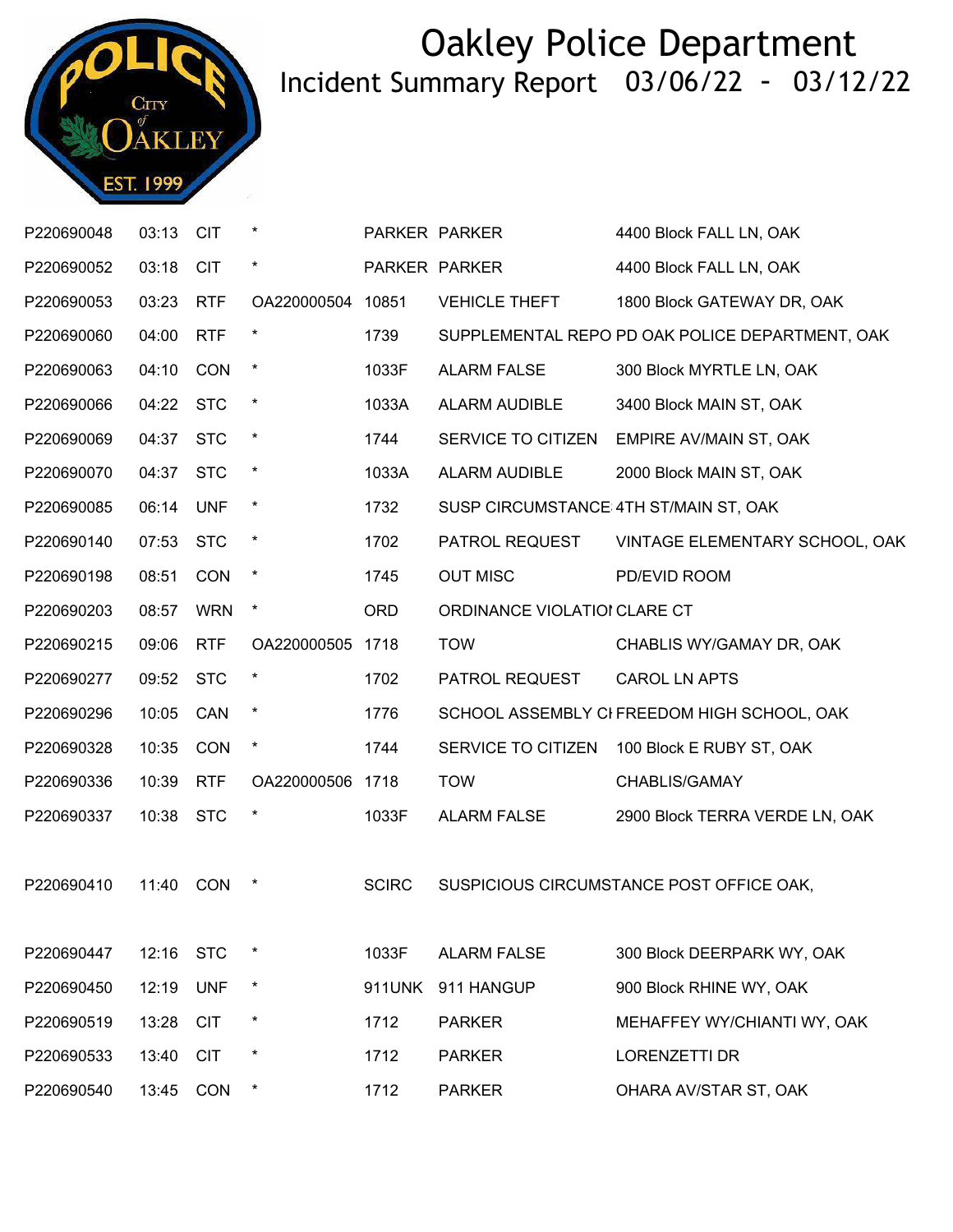

| P220690552 | 13:52 | <b>CIT</b> | *               | 1712           | <b>PARKER</b>                        | OHARA AV/E RUBY ST, OAK                   |
|------------|-------|------------|-----------------|----------------|--------------------------------------|-------------------------------------------|
| P220690607 | 14:41 | UTL        | $\star$         | 1739           | SUPPLEMENTAL REPO Not Available      |                                           |
| P220690622 | 15:03 | <b>STC</b> | $\star$         | 1033F          | <b>ALARM FALSE</b>                   | 20 Block VITRUVIUS CT, OAK                |
| P220690630 | 15:15 | <b>STC</b> | $\ast$          | 1702           | PATROL REQUEST                       | DELTA VISTA MIDDLE SCHOOL, OAK            |
| P220690631 | 15:14 | UTL        | $\star$         | 911UNK         | 911 HANGUP                           | 1000 Block NEROLY RD, OAK                 |
| P220690632 | 15:13 | <b>RTF</b> | OA220000509     | 1701           |                                      | OTHER MISDEMEANOR60 Block CAROL LN, OAK   |
| P220690635 | 15:22 | <b>STC</b> | $\ast$          | 1776           |                                      | ASSEMBLY CHECK FREEDOM HIGH SCHOOL, OAK   |
| P220690645 | 15:33 | <b>STC</b> | $\star$         | C <sub>6</sub> | <b>OUT INVESTIGATE</b>               | REC CENTER CENTER TERRORIST               |
| P220690651 | 15:32 | <b>RTF</b> | OA220000512 422 |                | <b>THREATS Not Available</b>         |                                           |
| P220690654 | 15:39 | <b>CIT</b> |                 | 1712           | <b>PARKER</b>                        | DRAKE CT                                  |
| P220690662 | 15:47 | <b>CIT</b> | $\star$         | 1712           | <b>PARKER</b>                        | 2200 Block TRUMAN LN, OAK                 |
| P220690676 | 16:04 | <b>WRN</b> | $\star$         | <b>ORD</b>     | ORDINANCE VIOLATION MORNING GLORY CT |                                           |
|            |       |            |                 |                |                                      |                                           |
| P220690684 | 16:15 | <b>CIT</b> | *               | 1712           | <b>PARKER</b>                        | 2100 Block MEGAN DR, OAK                  |
| P220690690 | 16:22 | <b>RTF</b> | OA220000511     | 17131          | <b>ACCIDENT INJURY</b>               | LAUREL RD/EMPIRE AV, OAK                  |
| P220690705 | 16:35 | <b>STC</b> | $\ast$          | 1744           | SERVICE TO CITIZEN                   | 1400 Block CARPENTER RD, OAK              |
| P220690716 | 16:43 | CON        | $\star$         | 1744           | SERVICE TO CITIZEN                   | 700 Block WALNUT RANCH WY, OAK            |
| P220690733 | 17:01 | <b>CIT</b> | $\star$         | 1712           | <b>PARKER</b>                        | 1600 Block PECAN LN, OAK                  |
| P220690741 | 17:09 | UTL        | $\star$         | 1744           | SERVICE TO CITIZEN                   | TACO BELL OAK, OAK                        |
| P220690758 | 17:35 | UTL        | $\ast$          | 1738           | <b>OUTSIDE ASSIST</b>                | No House Number                           |
| P220690780 | 18:07 | <b>STC</b> | $\star$         | 1125           | <b>TRAFFIC HAZARD</b>                | W CYPRESS RD/BURGUNDY DR, OAK             |
| P220690785 | 18:16 | <b>CON</b> |                 | <b>STC</b>     | SERVICE TO CITIZEN                   | PD OAK POLICE DEPARTMENT, OAK             |
| P220690803 | 18:38 | CON        | $\ast$          | 488            | PETTY THEFT                          | RALEYS OAK, OAK                           |
| P220690837 | 19:41 | CON        | $\ast$          | 1744           | SERVICE TO CITIZEN                   | AM PM OAK X MAIN AND WILBUR, OAK          |
| P220690866 | 20:19 | <b>CON</b> | $\ast$          | 415V           | <b>VERBAL DISPUTE</b>                | 4700 Block BAYSIDE WY, OAK                |
| P220690881 | 21:03 | <b>RTF</b> | $\ast$          | 1739           |                                      | SUPPLEMENTAL REPO 500 Block ARROWHEAD WAY |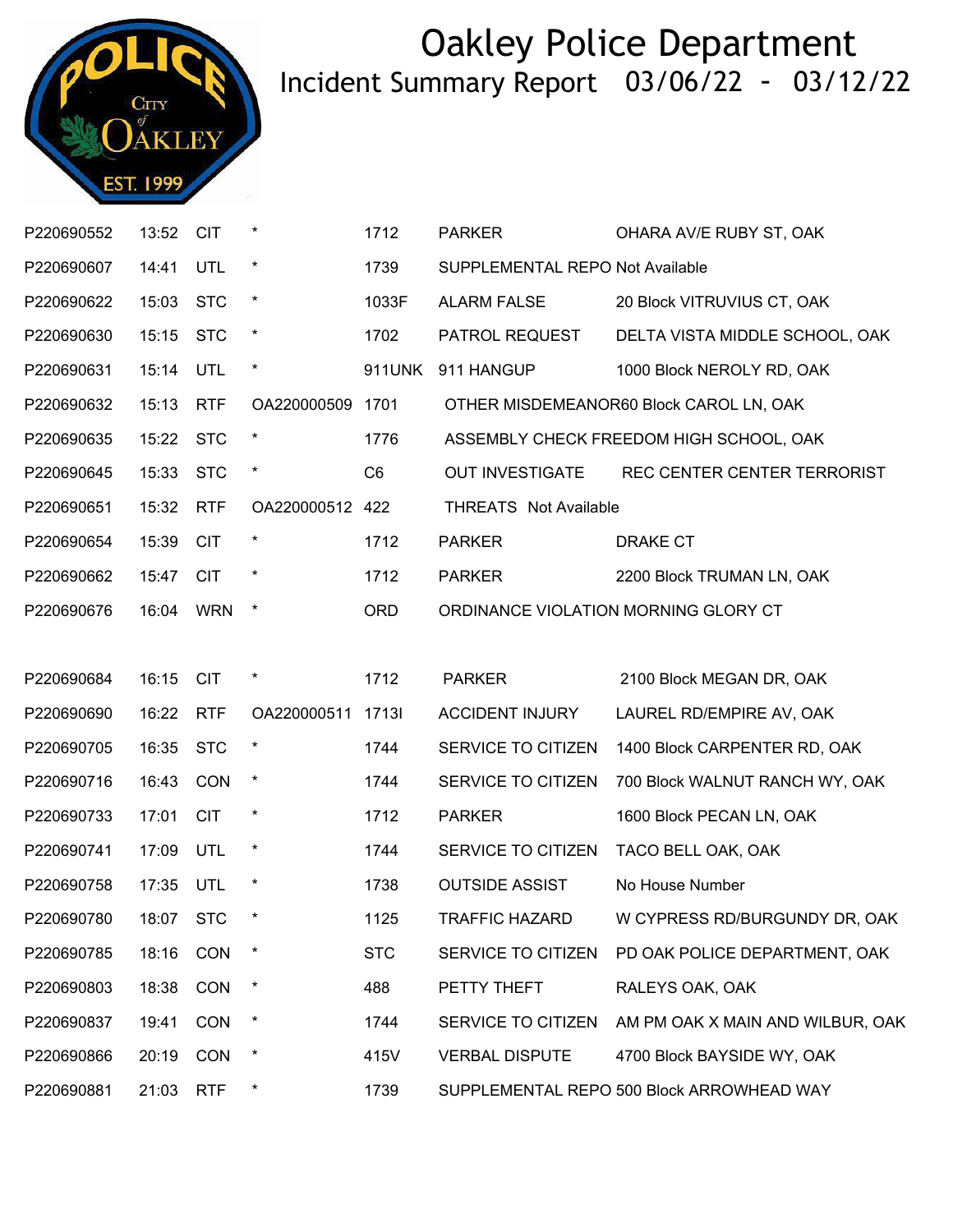

| P220690889 | 21:08 UTL |      | $\ast$          | <b>SSUBJ</b> |                       | SUSPICIOUS SUBJECT SELLERS AV/E CYPRESS RD, OAK |
|------------|-----------|------|-----------------|--------------|-----------------------|-------------------------------------------------|
| P220690896 | 21:22 CON |      | $\star$         | 1711         | <b>CVC NON MOVER</b>  | E CYPRESS RD/PICASSO DR, OAK                    |
| P220690897 | 21:21     | ARR  | OA220000513 602 |              | <b>TRESPASS</b>       | AM PM OAK X MAIN AND WILBUR, OAK                |
| P220690912 | 21:56 STC |      | $\star$         | 1059         | <b>SECURITY CHECK</b> | 4000 Block WILBUR AVE                           |
| P220690917 | 22:14 STC |      | $\star$         | 1744         | SERVICE TO CITIZEN    | TAIL WAG INN                                    |
| P220690918 | 22:17     | STC. | $\star$         | 1744         | SERVICE TO CITIZEN    | SUMMERI AKE                                     |

| 3/11/2022  |           |            |                   |              |                                         |                                               |
|------------|-----------|------------|-------------------|--------------|-----------------------------------------|-----------------------------------------------|
| P220700011 | 00:35 STC |            | $\star$           | 1744         | SERVICE TO CITIZEN                      | 1200 Block QUAIL VALLEY RUN, OAK              |
| P220700016 | 00:47 STC |            | $\star$           | 1059         | <b>SECURITY CHECK</b>                   | DIAMOND HILLS SPORTS CLUB AND SPA,            |
| P220700024 | 01:27     | <b>CIT</b> | $\star$           |              | PARKER PARKER                           | 1600 Block PORT WAY                           |
| P220700026 | 01:31     | <b>CIT</b> | $\star$           |              | PARKER PARKER                           | 1600 Block PORT WY, OAK                       |
| P220700042 | 02:30     | <b>STC</b> | $\star$           | 1059         | <b>SECURITY CHECK</b>                   | 3100 Block MAIN ST, OAK                       |
| P220700052 | 03:24 STC |            | $\star$           | <b>FINFO</b> |                                         | FIRE/EMS RESPONSE I 4000 Block WILBUR AV, OAK |
| P220700091 | 06:21     | <b>CIT</b> | $\star$           | 1710         | <b>CVC MOVER</b>                        | LAUREL RD/EMPIRE AV, OAK                      |
| P220700094 | 06:35     | <b>CIT</b> | $\star$           | 1710         | <b>CVC MOVER</b>                        | LAUREL RD/OHARA AV, OAK                       |
| P220700095 | 06:36     | <b>UNF</b> | $\star$           | 1033F        | <b>ALARM FALSE</b>                      | 90 Block CONCANNON CT, OAK                    |
| P220700115 | 07:30     | <b>STC</b> | $\star$           | 1738         | <b>OUTSIDE ASSIST</b>                   | 1700 Block GATEWAY DR, OAK                    |
| P220700124 | 07:47     | <b>CIT</b> | $\ast$            | 1710         | <b>CVC MOVER</b>                        | <b>BOUR/W CYPRESS</b>                         |
| P220700140 | 08:09     | <b>CIT</b> | $\star$           | 1710         | <b>CVC MOVER</b>                        | SAUTERNE WY/EMPIRE AV, OAK                    |
| P220700147 | 08:17     | CON        | $\star$           | 1033F        | <b>ALARM FALSE</b>                      | 1700 Block PECAN LN, OAK                      |
|            |           |            |                   |              |                                         |                                               |
| P220700176 | 09:00     | <b>CON</b> | $\star$           | 1033A        | <b>ALARM AUDIBLE</b>                    | 2100 Block EL LAGO DR, OAK                    |
| P220700203 | 09:21     | <b>STC</b> | $\star$           | 1744         | SERVICE TO CITIZEN                      | 4600 Block BIG BEAR RD, OAK                   |
| P220700214 | 09:38     | <b>RTF</b> | OA220000515 20002 |              | HIT AND RUN MISDEME 100 Block OXFORD DR |                                               |
| P220700215 | 09:37     | <b>RTF</b> | OA220000516 488   |              | PETTY THEFT                             | 4600 Block SALVADOR LN, OAK                   |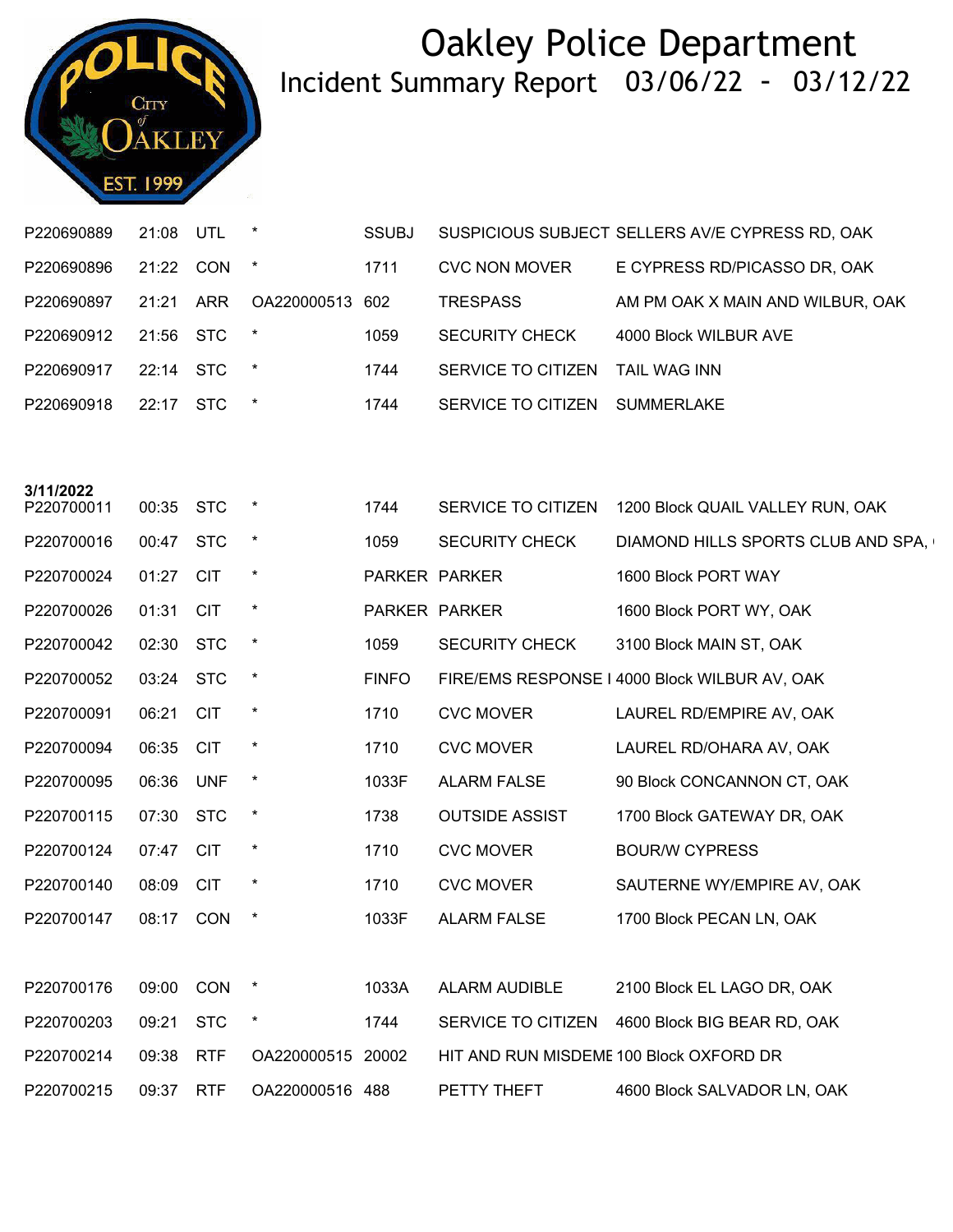

| P220700240 | 10:00 | <b>STC</b> | $\ast$          | 1776        |                                  | SCHOOL ASSEMBLY CHECK FREEDOM HIGH SCHOOL, OAK      |
|------------|-------|------------|-----------------|-------------|----------------------------------|-----------------------------------------------------|
| P220700250 | 10:10 | CON        | $\ast$          | 484G        |                                  | FRAUD CREDIT CARD 3300 Block CRISMORE DR, OAK       |
| P220700253 | 10:12 | UTL        | $\ast$          | 415UG       | UNWANTED GUEST                   | 40 Block CAROL LN, OAK                              |
| P220700278 | 10:28 | <b>CON</b> | $\ast$          | 1124        |                                  | ABANDONED VEHICLE LARIAT LN/PLACER DR, OAK TOW      |
| P220700290 | 10:36 | <b>RTF</b> | OA220000518     | 1718        |                                  | 2100 Block MEGAN DR, OAK TAMPER WITH VEHICLE 1400   |
| P220700291 | 10:36 | <b>RTF</b> | OA220000517     | 10852       |                                  | Block CARPENTER RD, OAK SUSPICIOUS VEHICLE 10 Block |
| P220700294 | 10:39 | UTL        | $\star$         | <b>SVEH</b> | BIRMINGHAM CT, OAK WELFARE CHECK | 4900 Block                                          |
| P220700295 | 10:37 | CON        | $\ast$          | <b>WC</b>   | <b>BURGUNDY DR, OAK</b>          |                                                     |
| P220700315 | 10:54 | <b>STC</b> | $\ast$          | 1744        | SERVICE TO CITIZEN               | 30 Block MORNING GLORY CT, OAK                      |
| P220700338 | 11:20 | CON        | $\ast$          | 1744        | SERVICE TO CITIZEN               | 100 Block MUIR CT, OAK                              |
| P220700347 | 11:27 | UTL        | $\ast$          | 1744        | SERVICE TO CITIZEN               | 1400 Block YOSEMITE CR, OAK                         |
| P220700358 | 11:37 | <b>CIT</b> | $\star$         | 1711        | <b>CVC NON MOVER</b>             | CARPENTER RD/BROWN RD, OAK                          |
| P220700386 | 12:24 | <b>CON</b> | $\ast$          | 1033F       | <b>ALARM FALSE</b>               | 50 Block OREGANO CT, OAK                            |
| P220700387 | 12:25 | CON        | $\star$         | SS          | Subject Stop                     | 1400 Block CARPENTER RD, OAK                        |
| P220700389 | 12:25 | <b>STC</b> | $\ast$          | 1702        | PATROL REQUEST                   | ACE HARDWARE OAK, OAK                               |
| P220700398 | 12:35 | <b>UNF</b> | $\ast$          | 415N        | <b>LOUD NOISE</b>                | 800 Block RIVERROCK DR, OAK                         |
| P220700406 | 12:45 | <b>UNF</b> | $\star$         | 1033F       | <b>ALARM FALSE</b>               | 3100 Block DOYLE RD, OAK                            |
| P220700428 | 13:15 | CON        | $\star$         | 1744        | SERVICE TO CITIZEN               | 1800 Block LOCKE CT, OAK                            |
| P220700448 | 13:28 | <b>CON</b> | $\ast$          | 1744        | SERVICE TO CITIZEN               | 1400 Block CARPENTER RD, OAK                        |
| P220700452 | 13:41 | CON        |                 | 1711        | <b>CVC NON MOVER</b>             | FREEDOM HIGH SCHOOL, OAK                            |
| P220700471 | 14:05 | CON        |                 | 1711        | <b>CVC NON MOVER</b>             | <b>OAHARA/CYPRESS</b>                               |
| P220700496 | 14:35 | <b>RTF</b> | OA220000519     | 488         | PETTY THEFT                      | BROWNSTONE RD/OHARA AV, OAK                         |
| P220700497 | 14:34 | <b>RTF</b> | OA220000520 602 |             | <b>TRESPASS</b>                  | 1400 Block CARPENTER RD, OAK                        |
| P220700505 | 14:42 | <b>CON</b> | $\ast$          | 1744        | SERVICE TO CITIZEN               | PD OAK POLICE DEPARTMENT, OAK                       |
| P220700514 | 14:56 | <b>CON</b> | $\star$         | 22500E      |                                  | VEH BLOCKING DRIVE\ 1800 Block TERESA LN, OAK       |
| P220700516 | 14:56 | UTL        | $\ast$          | <b>CSB</b>  | <b>CIVIL STANDBY</b>             | 4600 Block BURGUNDY DR, OAK                         |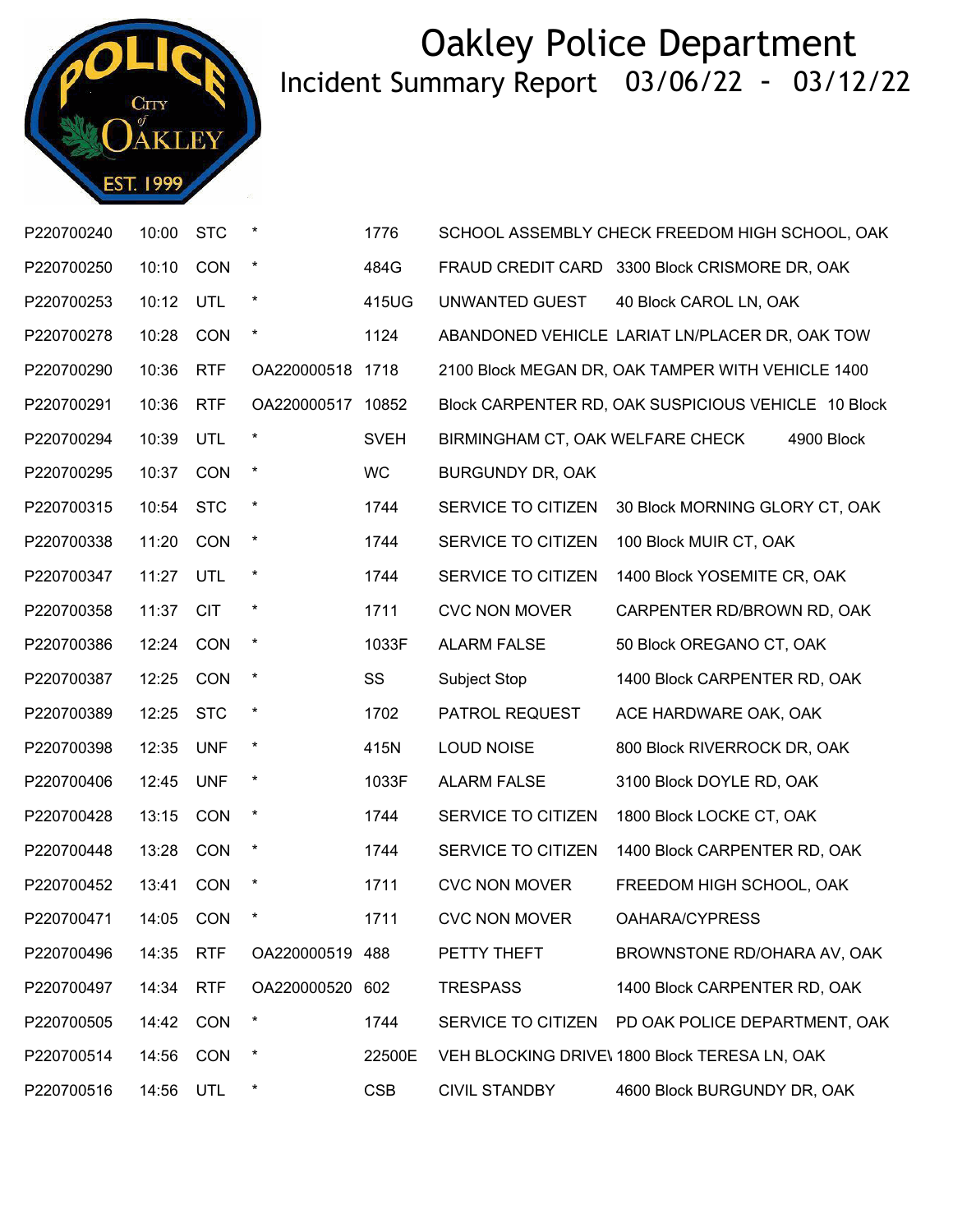

| P220700518 | 14:58 | <b>CON</b> | $\ast$      | 1744           | SERVICE TO CITIZEN                       | No House Number                                   |
|------------|-------|------------|-------------|----------------|------------------------------------------|---------------------------------------------------|
| P220700532 | 15:07 | <b>UNF</b> | $\star$     | 1744           | SERVICE TO CITIZEN                       | RUBENS WY/E CYPRESS RD, OAK                       |
| P220700547 | 15:35 | UTL        | $\star$     | <b>STC</b>     | SERVICE TO CITIZEN                       | PD OAK POLICE DEPARTMENT, OAK                     |
| P220700550 | 15:39 | CON        | $\star$     | 1744           | SERVICE TO CITIZEN                       | PD OAK POLICE DEPARTMENT, OAK                     |
| P220700558 | 15:48 | <b>WRN</b> | $\star$     | 1124           |                                          | ABANDONED VEHICLE 10 Block MALICOAT CT, OAK       |
| P220700564 | 15:55 | <b>ARR</b> | OA220000521 | 2736           | <b>VIOLATION DOM VIOL (Not Available</b> |                                                   |
| P220700578 | 16:13 | <b>CON</b> | $\star$     | 415            |                                          | DISTURBING THE PEAC ZINFANDEL DR/RHINE CT, OAK    |
| P220700587 | 16:23 | CON        | $\star$     | 415T           | <b>THREATS</b>                           | 4700 Block MAIN ST, OAK                           |
| P220700588 | 16:24 | <b>STC</b> | $\star$     | <b>STC</b>     | SERVICE TO CITIZEN                       | 1800 Block LOCKE CT, OAK                          |
| P220700620 | 17:05 | <b>CIT</b> | *           | 1712           | <b>PARKER</b>                            | 500 Block NORCROSS LN, OAK                        |
| P220700663 | 18:18 | <b>UNF</b> | $\star$     | 243            | <b>BATTERY</b>                           | 1000 Block VINEYARD DR, OAK                       |
| P220700699 | 19:00 | CON        | $\star$     | 1711           | <b>CVC NON MOVER</b>                     | MAIN ST/BRIDGEHEAD RD, OAK                        |
| P220700715 | 19:21 | <b>STC</b> | $\star$     |                | PATREQ PATROL REQUEST                    | 7100 Block SELLERS AV, OAK                        |
| P220700732 | 19:45 | <b>STC</b> | $\star$     | C <sub>6</sub> | <b>OUT INVESTIGATE</b>                   | 1400 Block CARPENTER RD, OAK                      |
| P220700733 | 19:45 | <b>UNF</b> | $\star$     | 415M           | <b>LOUD MUSIC</b>                        | 20 Block FOXGLOVE CT, OAK                         |
|            |       |            |             |                |                                          |                                                   |
| P220700742 | 19:50 | CON        | $\ast$      | 1125           | <b>TRAFFIC HAZARD</b>                    | CARRINGTON DR/TRENTON ST, OAK                     |
| P220700750 | 20:08 | CAN        | $\star$     | 415            |                                          | DISTURBING THE PEACE 3900 Block CREEKSIDE WY, OAK |
| P220700754 | 20:11 | UTL        | $\star$     | <b>PROM</b>    | PROM SHOOT                               | BROWN RD/CARPENTER RD, OAK                        |
| P220700775 | 20:45 | CON        | $\star$     | 1710           | <b>CVC MOVER</b>                         | OHARA AV/CARPENTER RD, OAK                        |
| P220700779 | 20:50 | <b>CON</b> | $^{\star}$  | 1710           | <b>CVC MOVER</b>                         | NUTMEG/PHARA                                      |
| P220700781 | 20:51 | <b>CON</b> | $\ast$      | 1710           | <b>CVC MOVER</b>                         | MAIN ST/EMPIRE AV, OAK                            |
| P220700790 | 21:01 | <b>CON</b> | *           | 1710           | <b>CVC MOVER</b>                         | <b>EMPIRE/ W CYPRESS</b>                          |
| P220700799 | 21:06 | <b>RTF</b> | OA220000522 | 1664           |                                          | VIOLATION RESTRAINII 1500 Block SYCAMORE DR, OAK  |
| P220700808 | 21:15 | UTL        | *           | <b>SSUBJ</b>   |                                          | SUSPICIOUS SUBJECT 100 Block PICASSO DR, OAK      |
| P220700829 | 21:43 | <b>CON</b> | $\ast$      | 1196           |                                          | SUSP VEHICLE STOP OAKLEY RD/NEROLY RD, OAK        |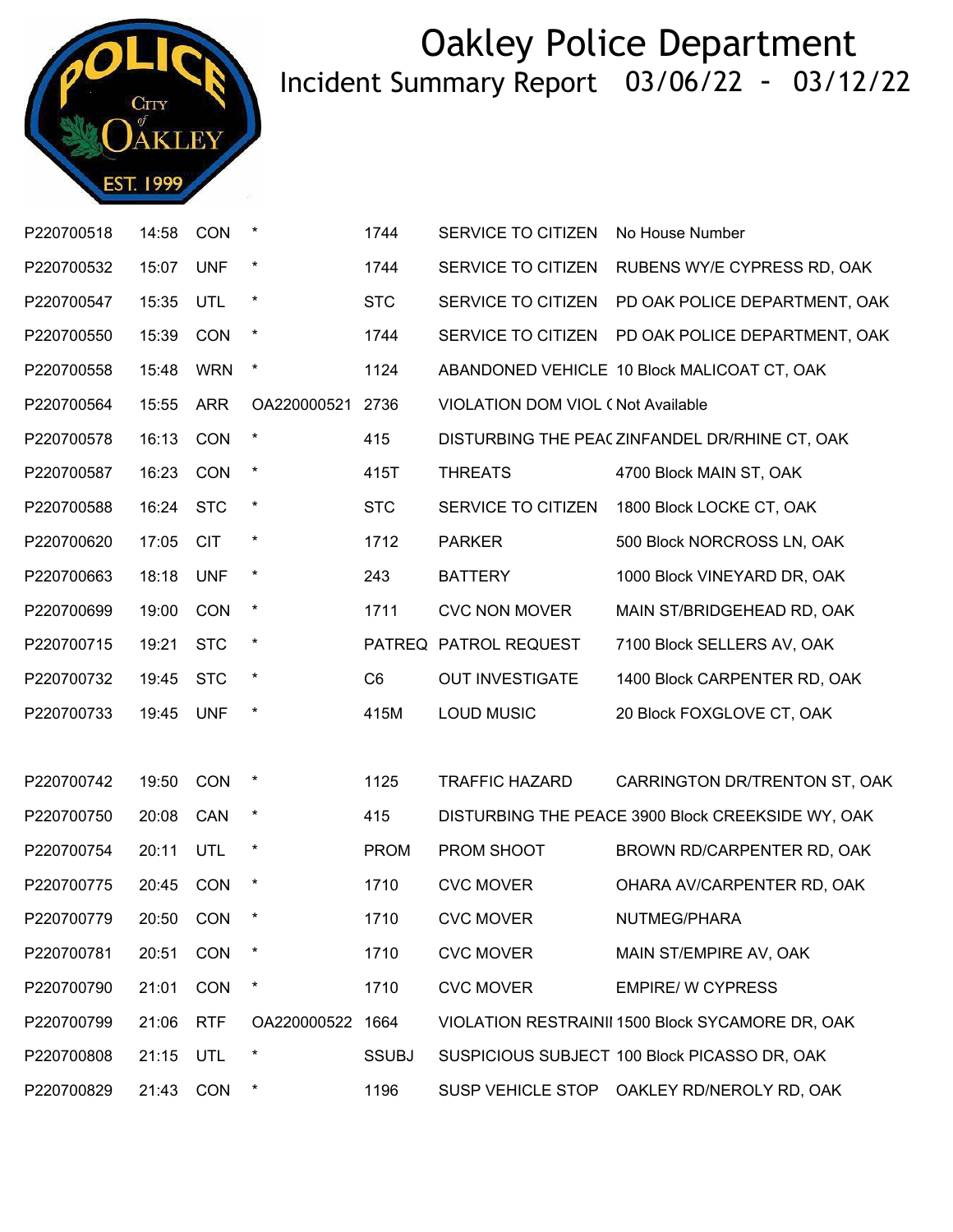

| P220700832              | 21:48 | CON        | $\ast$           | 1711        | <b>CVC NON MOVER</b>                    | MAIN ST/TEAKWOOD DR, OAK                       |
|-------------------------|-------|------------|------------------|-------------|-----------------------------------------|------------------------------------------------|
| P220700838              | 21:54 | <b>STC</b> | $\star$          | 1713P       |                                         | ACCIDENT PROPERTY MAIN ST/ALMONDTREE LN, OAK   |
| P220700845              | 22:01 | CON        | $\ast$           | 1710        | <b>CVC MOVER</b>                        | <b>LAUREL APPG EMPIRE</b>                      |
| P220700857              | 22:15 | <b>CON</b> | $\ast$           | 1033F       | <b>ALARM FALSE</b>                      | 1800 Block W CYPRESS RD, OAK                   |
|                         |       |            |                  |             |                                         |                                                |
| P220700888              | 23:08 | CON        | $\ast$           | 1710        | <b>CVC MOVER</b>                        | W CYPRESS/EMPIRE                               |
| P220700892              | 23:17 | <b>CON</b> | $\ast$           | 1710        | <b>CVC MOVER</b>                        | <b>WB CYPREES/EMPIRE</b>                       |
| P220700904              | 23:36 | <b>CON</b> | $\star$          | 1738        | <b>OUTSIDE ASSIST</b>                   | PD OAK POLICE DEPARTMENT, OAK                  |
|                         |       |            |                  |             |                                         |                                                |
| 3/12/2022<br>P220710017 | 00:25 | <b>ARR</b> | OA220000524 2735 |             | <b>CORPORAL INJURY SP Not Available</b> |                                                |
| P220710028              | 00:46 | CON        | $\star$          | 1033        | <b>ALARM NFI</b>                        | Not Available                                  |
| P220710050              | 01:37 | UTL        | $\ast$           | 23103       | <b>RECKLESS DRIVING</b>                 | MAIN ST/EAGLE CITY ENTRANCE, OAK               |
| P220710065              | 02:06 | <b>RTF</b> | OA220000526      | 415D        |                                         | DISTURBANCE-DOMES 3900 Block CREEKSIDE WY, OAK |
| P220710073              | 02:20 | <b>ARR</b> | OA220000525 1701 |             |                                         | OTHER MISDEMEANOF 1400 Block CARPENTER RD, OAK |
| P220710091              | 03:00 | CON        | $\star$          | 415D        | <b>DISTURBANCE-DOMES Not Available</b>  |                                                |
| P220710097              | 03:17 | UTL        |                  | 1732        |                                         | SUSP CIRCUMSTANCE 700 Block SOLITUDE DR, OAK   |
| P220710118              | 04:24 | <b>UNF</b> | $\ast$           | <b>SUPP</b> |                                         | SUPPLEMENTAL REPO 1000 Block VINEYARD DR, OAK  |
| P220710139              | 06:47 | <b>CIT</b> | $\ast$           | 1710        | <b>CVC MOVER</b>                        | E 18TH/160                                     |
| P220710141              | 06:59 | <b>CIT</b> | $\ast$           | 1710        | <b>CVC MOVER</b>                        | CAROL LN/MAIN ST, OAK                          |
| P220710154              | 07:19 | <b>CIT</b> |                  | 1711        | <b>CVC NON MOVER</b>                    | MAIN ST/BRIDGEHEAD RD, OAK                     |
| P220710160 07:33 STC    |       |            |                  | 1033A       | ALARM AUDIBLE                           | PD OAK POLICE DEPARTMENT, OAK                  |
| P220710161              | 07:33 | CON        | $\ast$           | 1712        | <b>PARKER</b>                           | PECAN LN/TEIXEIRA WY, OAK                      |
| P220710162              | 07:34 | <b>CIT</b> | $\ast$           | 1711        | <b>CVC NON MOVER</b>                    | MAIN ST/CAROL LN, OAK                          |
| P220710166              | 07:42 | <b>CIT</b> | $\ast$           | 1711        | <b>CVC NON MOVER</b>                    | LUCKY OAK, OAK                                 |
| P220710207              | 09:03 | CON        | $\ast$           | <b>STC</b>  | SERVICE TO CITIZEN                      | 4600 Block SALVADOR LN, OAK                    |
| P220710231              | 09:41 | CON        | $\ast$           | 1719        | SUSP PERSON STOP                        | MAIN ST/NORCROSS LN, OAK                       |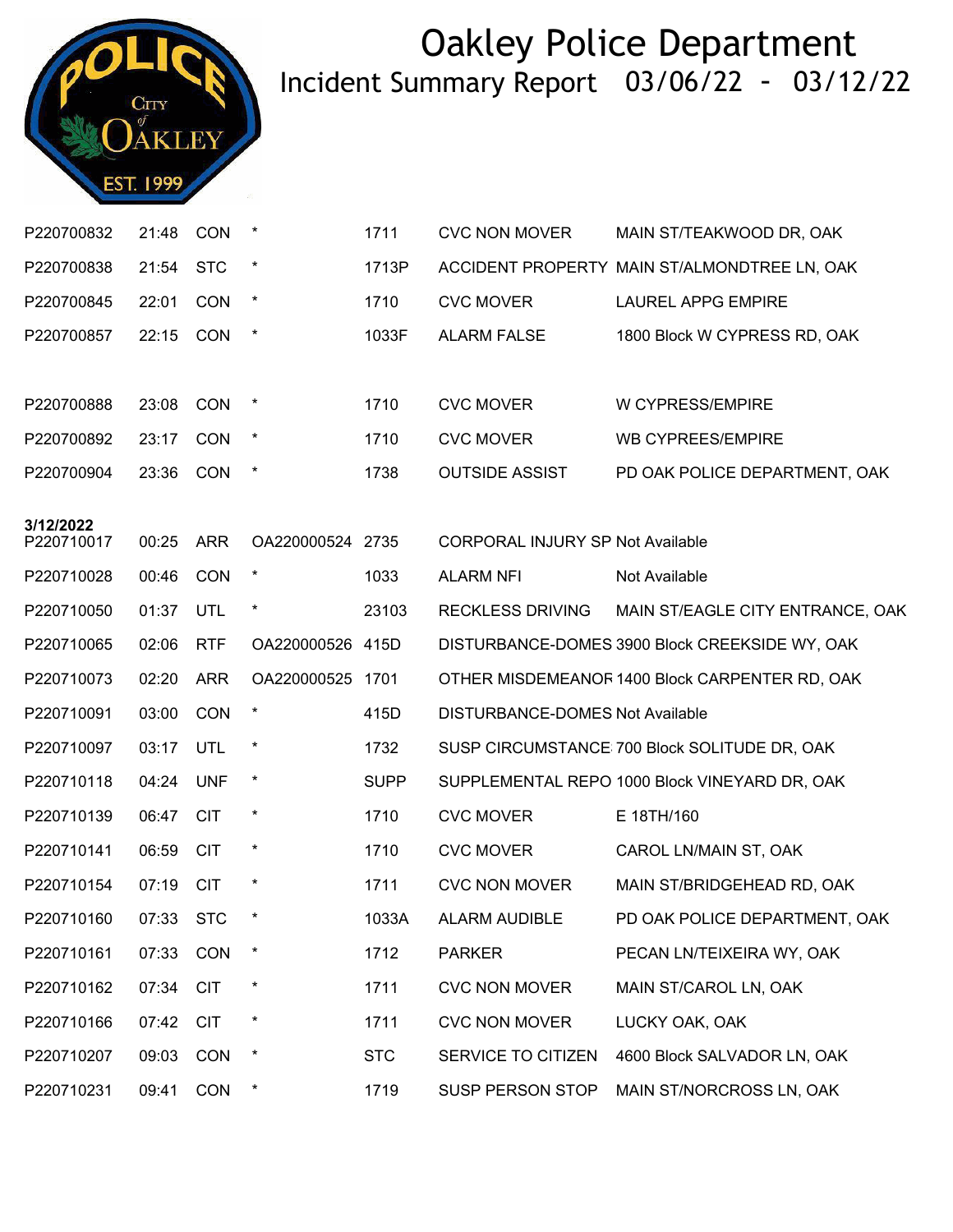

| P220710244 | 10:02     | CON        | $\star$          | 1711         | <b>CVC NON MOVER</b>    | LAUREL FIELDS, OAK                            |
|------------|-----------|------------|------------------|--------------|-------------------------|-----------------------------------------------|
| P220710262 | 10:28     | <b>RTF</b> | OA220000527      | 243          | <b>BATTERY</b>          | 4400 Block FALL LN, OAK                       |
| P220710301 | 11:08     | <b>ARR</b> | OA220000528 1760 |              | <b>WARRANT ARREST</b>   | 1800 Block TERESA LN, OAK                     |
| P220710312 | 11:23     | CON        | $\star$          | 487          | <b>GRAND THEFT</b>      | 400 Block AVANTI WY, OAK                      |
| P220710331 | 11:43     | CAN        | $\ast$           | <b>OASST</b> | <b>OUTSIDE ASSIST</b>   | 1100 Block JORDAN LN, OAK                     |
| P220710370 | 12:41     | CON        | $\star$          | 488          | PETTY THEFT             | Not Available                                 |
| P220710371 | 12:41     | CON        | $\star$          | 23103        | <b>RECKLESS DRIVING</b> | MAIN ST/MIGUEL DR, OAK                        |
| P220710377 | 12:47     | CON        | $\ast$           | 1744         | SERVICE TO CITIZEN      | 1400 Block CARPENTER RD, OAK                  |
| P220710379 | 12:54     | CON        | $\ast$           | <b>STC</b>   | SERVICE TO CITIZEN      | PD OAK POLICE DEPARTMENT, OAK                 |
| P220710389 | 13:10     | UTL        | $\ast$           | 1033A        | <b>ALARM AUDIBLE</b>    | 4700 Block SNOWY EGRET WY, OAK                |
| P220710408 | 13:41     | <b>CIT</b> |                  | 1711         | <b>CVC NON MOVER</b>    | <b>ARCO LAU/EMP</b>                           |
|            |           |            |                  |              |                         |                                               |
| P220710431 | 14:18     | CON        | $\ast$           | 415N         | <b>LOUD NOISE</b>       | FRANK HENGEL WY/IBIS DR, OAK                  |
| P220710443 | 14:31     | UTL        | $\ast$           | <b>ALPR</b>  |                         | ALPR ACTIVATION INF( EMPIRE AV/NEROLY RD, ANT |
| P220710446 | 14:33     | UTL        | $\ast$           | 1744         | SERVICE TO CITIZEN      | OHARA AV/NEROLY RD, OAK                       |
| P220710451 | 14:50     | <b>WRN</b> | $\ast$           | 1711         | <b>CVC NON MOVER</b>    | <b>EMPIRE AV/CYPRESS</b>                      |
| P220710453 | 14:50     | UTL        | $\ast$           | <b>STC</b>   | SERVICE TO CITIZEN      | 4800 Block CHABLIS CT, OAK                    |
| P220710460 | 15:04     | <b>CIT</b> | $\ast$           | 1712         | <b>PARKER</b>           | BERINGER WY/CRESTA BLANCA CT, OAK             |
| P220710467 | 15:07     | <b>STC</b> | $\star$          | 911UNK       | 911 HANGUP              | 100 Block LEPRINO CR, OAK                     |
| P220710479 | 15:25     | UTL        | $\ast$           | 1744         | SERVICE TO CITIZEN      | No House Number                               |
| P220710500 | 15:53 CON |            | $\ast$           | <b>MSG</b>   | <b>MESSAGE</b>          | PD OAK POLICE DEPARTMENT, OAK                 |
| P220710504 | 16:00     | <b>STC</b> |                  | 1732         |                         | SUSP CIRCUMSTANCE 4100 Block BLOSSOM CT, OAK  |
| P220710542 | 17:05     | UTL        |                  | 415N         | <b>LOUD NOISE</b>       | 1900 Block CYPRESS CT, OAK                    |
| P220710560 | 17:26     | CON        |                  | 1703         | OTHER INFRACTION        | CROCKETT PARK OAK, OAK                        |
|            |           |            |                  |              |                         |                                               |

P220710600 18:10 RTF OA220000530 2736 VIOLATION DOM VIOL ORDER 400 Block W RUBY ST, OAK